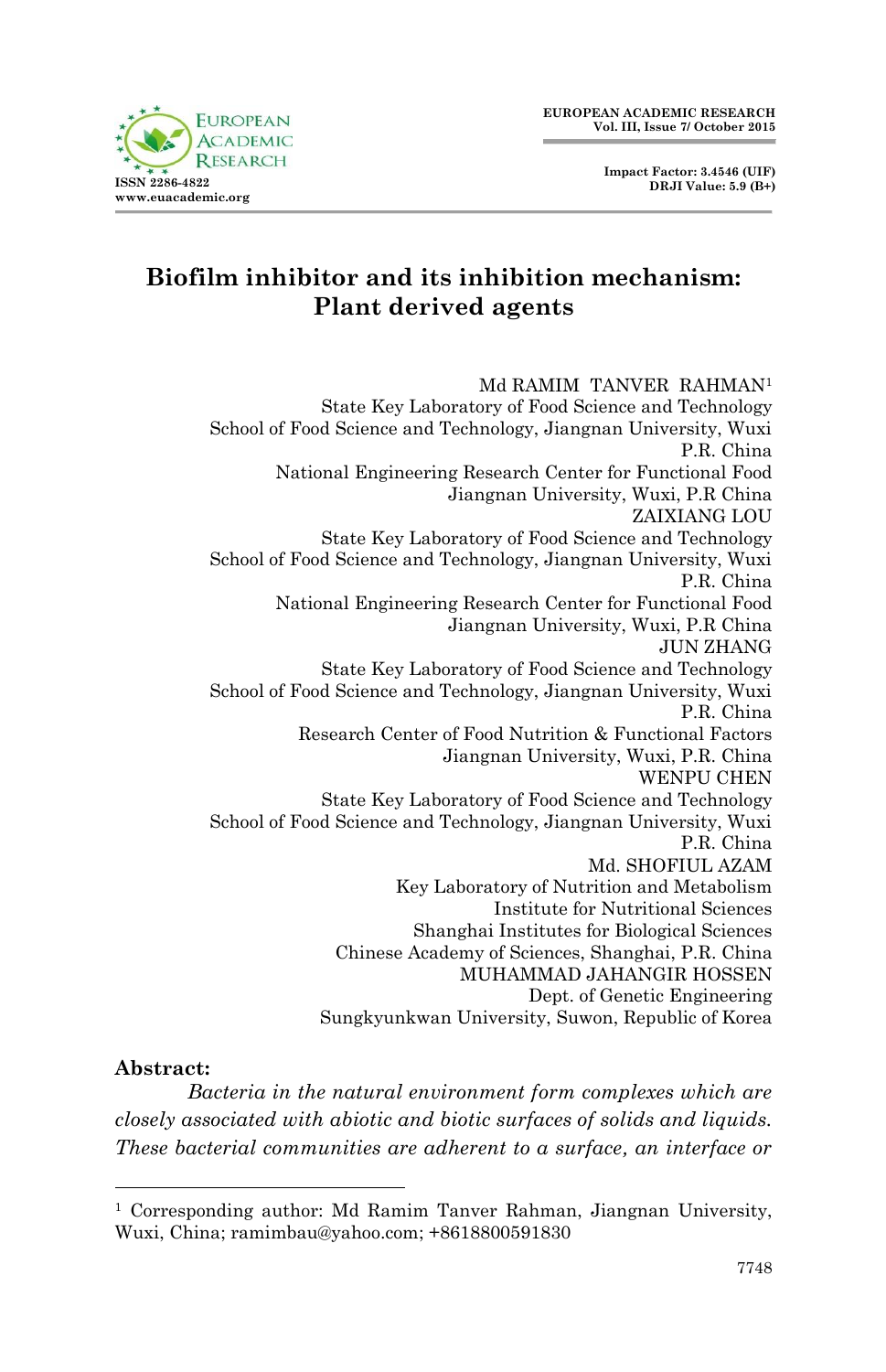*to each other and are known as biofilms. Biofilm formation has serious implications in industrial, environmental, public health and medical situations because they express biofilms-specific properties such as increased resistance to antibiotics, UV light and chemical biocides, increased rates of genetic exchange, altered biodegradability and increased secondary metabolite production. In the clinical context, it is estimated that about 60% of all microbial infections involve bacterial biofilms. The occurrence of biofilms in food processing environments can cause post-processing contamination leading to lower shelf life of products and transmission of diseases. The ability to control biofilm growth is an important issue because of health problem and economic losses. Researchers are trying to find green product rather than synthetic one that can be used as generally recognized as safe (GRAS). Plants produce an enormous number of natural products. Many plants extract contain phenol derivatives, terpenes, flavonoids etc. which have ability to suppress the microbial cell attachment and biofilm growth. The aim of this mini review is to combine most of the recently published work on biofilm inhibition (plant based inhibitor) and figure out the inhibition mechanism which can be safely used in food safety and human health issues.* 

**Key words:** Biofilm, extract, plant, quorum sensing

## **1. Introduction**

Bacterial growth is characterized by two life forms, one being as single cells (planktonic) and the other being in sessile aggregates. The latter is commonly referred to as the biofilm mode of growth. Many more or less divergent definitions of bacterial biofilm exist; all agreeing that biofilms are multiple bacteria in an aggregate. The different definitions present in the literature differ mainly in whether the cells have to be attached to a surface or whether the bacteria exist in a structured community. As for medical, food microbiology and biofilm applications, the topic of this review, biofilm is defined as: A coherent cluster of bacterial cells imbedded in a matrix –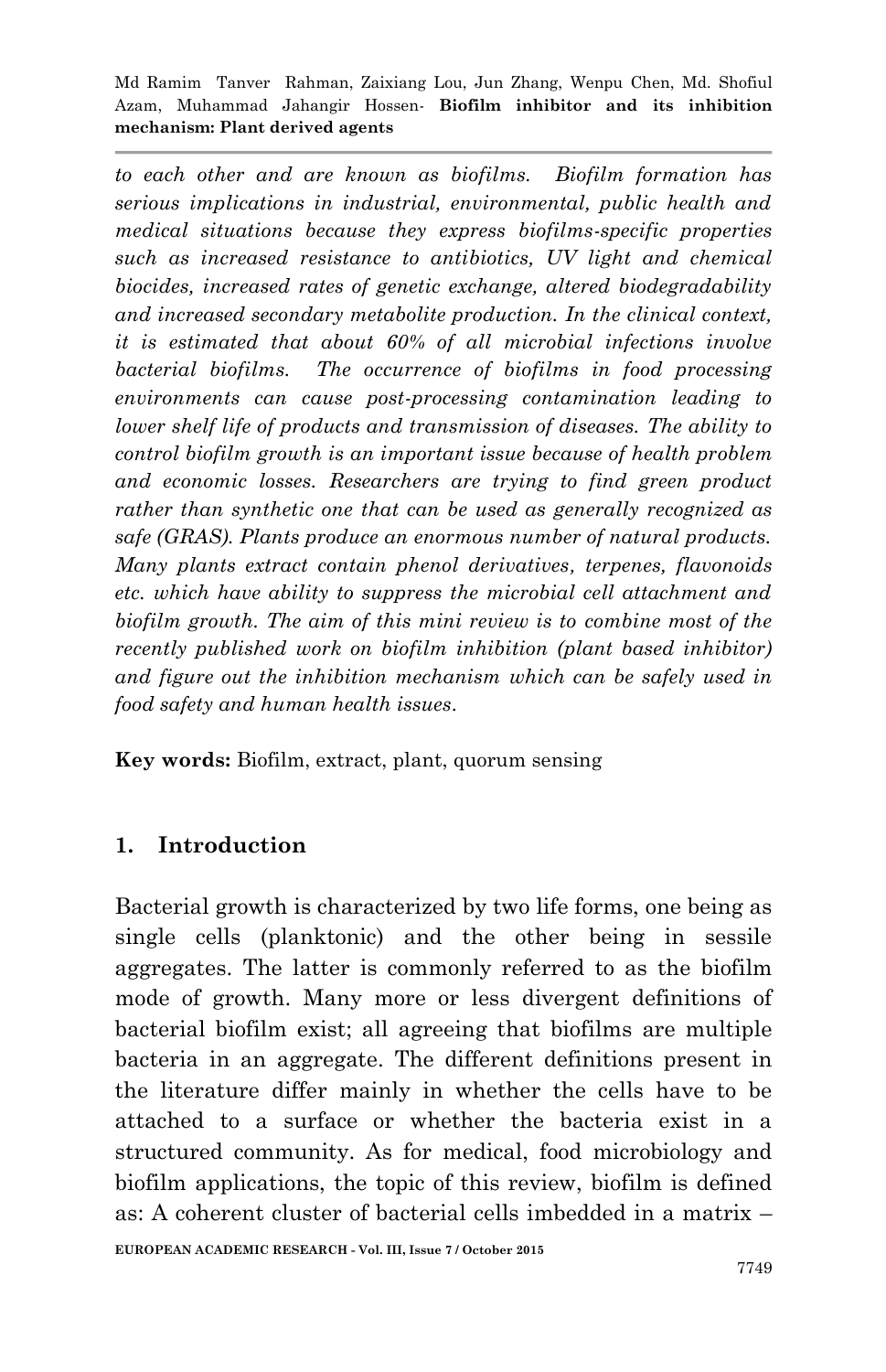which are more tolerant to most antimicrobials and the host defense, than planktonic bacterial cells (Bjarnsholt et al. 2011). In most biofilms, the microorganisms account for less than 10% of the dry mass, whereas the matrix can account for over 90%. The matrix is the extracellular material, mostly produced by the organisms themselves, in which the biofilm cells are embedded. It consists of a conglomeration of different types of biopolymers - known as extracellular polymeric substances (EPS) - that forms the scaffold for the three-dimensional architecture of the biofilm and is responsible for adhesion to surfaces and for cohesion in the biofilm. The formation of a biofilm allows a lifestyle that is entirely different from the planktonic state. Although, the precise and molecular interactions of the various secreted biofilm matrix polymers have not been defined, and the contributions of these components to matrix integrity are poorly understood at a molecular level, several functions of EPS have been determined, demonstrating a wide range of advantages for the biofilm mode of life. The biofilm matrix protects organisms against desiccation, oxidizing or charged biocides, some antibiotics and metallic captions, ultraviolet radiation, many (but not all) protozoan grazers and host immune defenses (Flemming et al, 2010). On the other hand, biofilms represent great benefits in biotechnology industries because of their self- immobilization with high concentration of biomass within EPS that provide the high resistance to toxic compounds, long term activity which all facilitate continuous process with the high stability. Biofilm reactor can be set as continuous reactor operated with more cost effectiveness than batch process of free cell because of the reduction in reactor preparation, cell growth and product recovery. Biofilm reactors represent the significant advantage where in the reactor capacity obtained by using free cells is limited by biomass concentration. Therefore, biofilm reactor has been considered to be used in the industry for various economic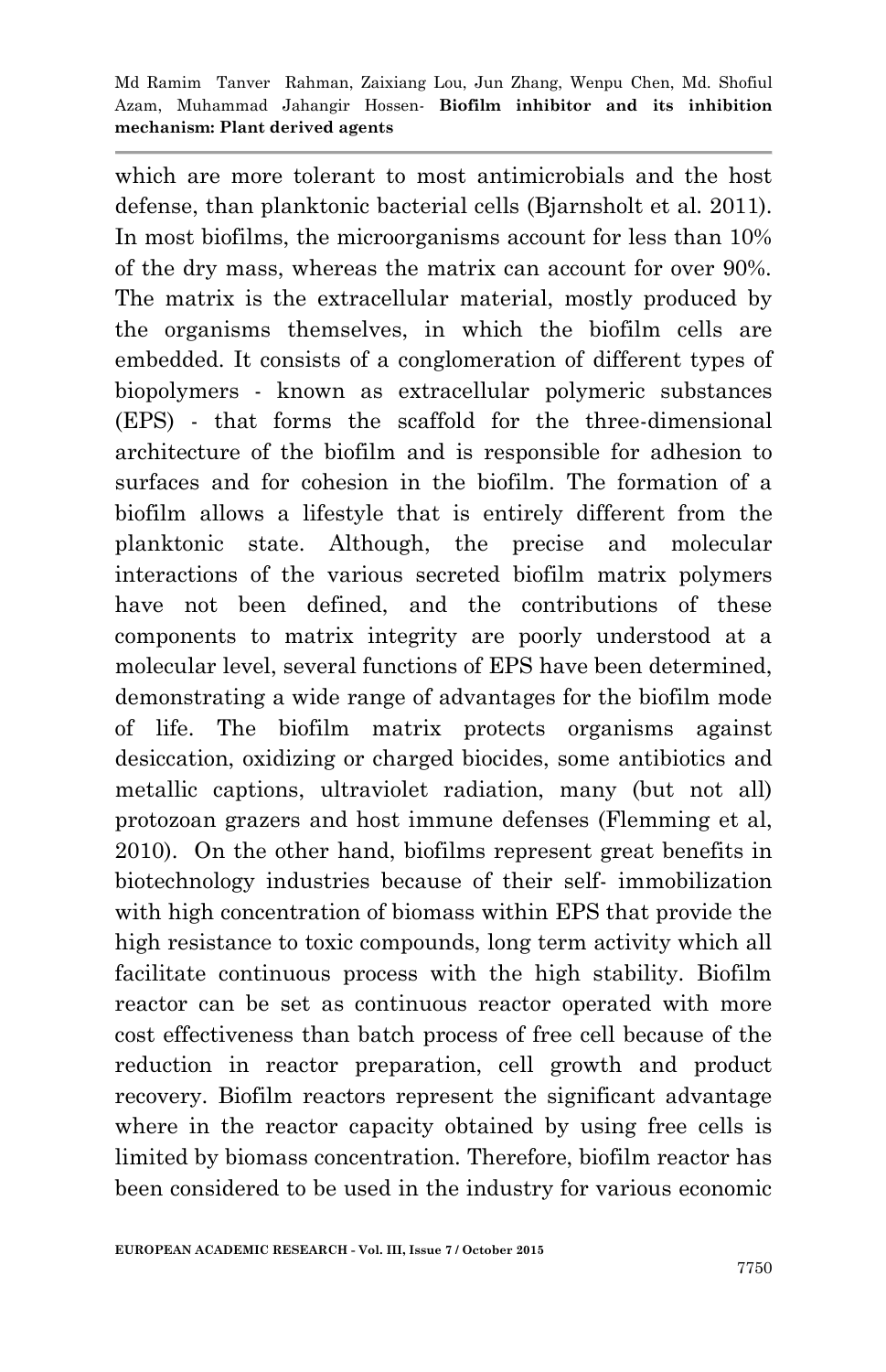reasons. Biofilms of bacteria, fungi and their enzyme products can act as biocatalysts to provide high specificity productions under the mild condition. Various biofilm processes have been implemented commercially with the great success over the last few decades (Qureshi et al., 2005). Biofilms have been used in the food sector in the productions of various value added product organic acid (acetic acid, lactic acid, succinic acid and fumaric acid), polysaccharide, ethanol, butanol. Many microorganisms are capable to develop single species biofilm that are applicable for bioprocess. Mostly the biofilm can be form spontaneously under suitable condition specific for each microbe. Biofilm growth in a multi-stage process involving initial cell attachment to a solid surface and follow by surface adhesion by self produced EPS. Surface properties play an important role in the cell attachment (Goller et al, 2008). The primary method used for cell immobilization is organism  $\kappa$ entrapment within polymers such as calcium alginate, carrageenan and membrane. Recently, self-immobilized cells and cells that grow as aggregates without the addition of any polymers or cross- linking chemical have been used as biofilm reactors. Biofilm in the fermentation processes can be maintained in the reactor as biofilm reactor in which the cell recycle can be processed without the need for re-inoculation of the culture. The reactors can be manipulated in variety of configurations including batch, repeated batch, continuous stirred tank, fluidized bed, air lift. In order to use biofilm reactor, it is necessary to identify whether the desirable microorganism using in the process can develop biofilm on the supporter otherwise, biofilm reactor cannot be applied for the bioconversion. Mostly single species biofilm has been widely used in the production (Qureshi et al., 2005).Biofilm reactors have been applied for the conversion of agricultural materials such as starch, sugars and glycerol to various alcohol such as ethanol, butanol, 2,3- butanediol) or even organic acids such as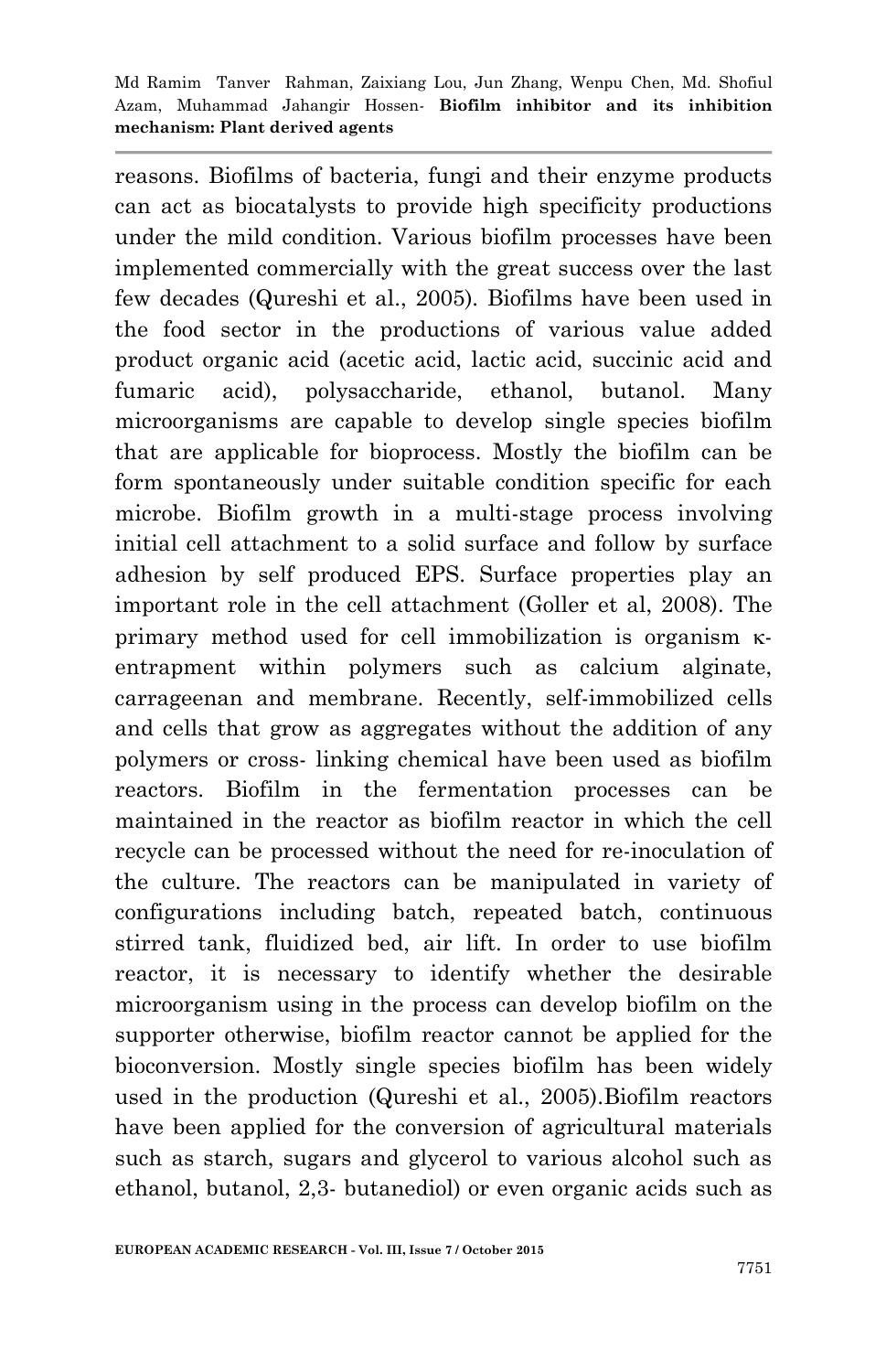acetic acid, fumaric acid and citric acid). *Zymomonasmobilis* biofilm has been efficiently used for ethanol production in polypropylene packed bed reactor in which the production rate was 536 g/Lh while 5 g/Lh was obtained from continuous free cell culture (Kunduru et al, 1996). Acetic acid bacterial biofilm was grown on beech wood shaving that was used to convert ethanol to vinegar to produce final acetic acid concentration of 120 g/L had been obtained through the biofilm packed bed process. Biofilm packed bed reactor of *Lactococcuslactis*on cotton fabric was applied to produce nisin (Liu, 2005). Biofilm processes involving toxic compounds in the substrate have been recently focused, *Z. mobilis* biofilm was found to be tolerated to toxic substrate benzaldehyde than free cells in continuous biofilm reactor (Li et al., 2006). The fluidized bed biofilm reactor (FBBR) have been effectively used more than two decades for treating industrial wastewater in which the biofilm was found to be more resistant to the toxic chemical in the waste than free cells (LaPara et al., 2001; Todhanakasem, 2013). But with other infectious diseases, food safety is a vital public-health concern that connects human health to farming and other areas of food production. Iwamoto et al. (2010) stated that foodborne pathogenicity is a major cause of the worldwide morbidity and hospitalizations that result from consuming various foods, including seafood. Currently, 31 organisms are recognized as foodborne pathogens, and recent statistics released by the United States Centers for Disease Control and Prevention (CDC) indicate that approximately 48 million foodborne illnesses occur annually in the USA alone, resulting in 128,000 hospitalizations and 3000 deaths (CDC, 2012;Mizan et al. 2015). There are many biofilm inhibitor in market. Most of them are synthetic compounds. So, researchers are trying to find less toxic and more specific natural products. The aim of this mini review is to figure out the plant derived (green compounds) biofilm inhibitor and study on their mode of action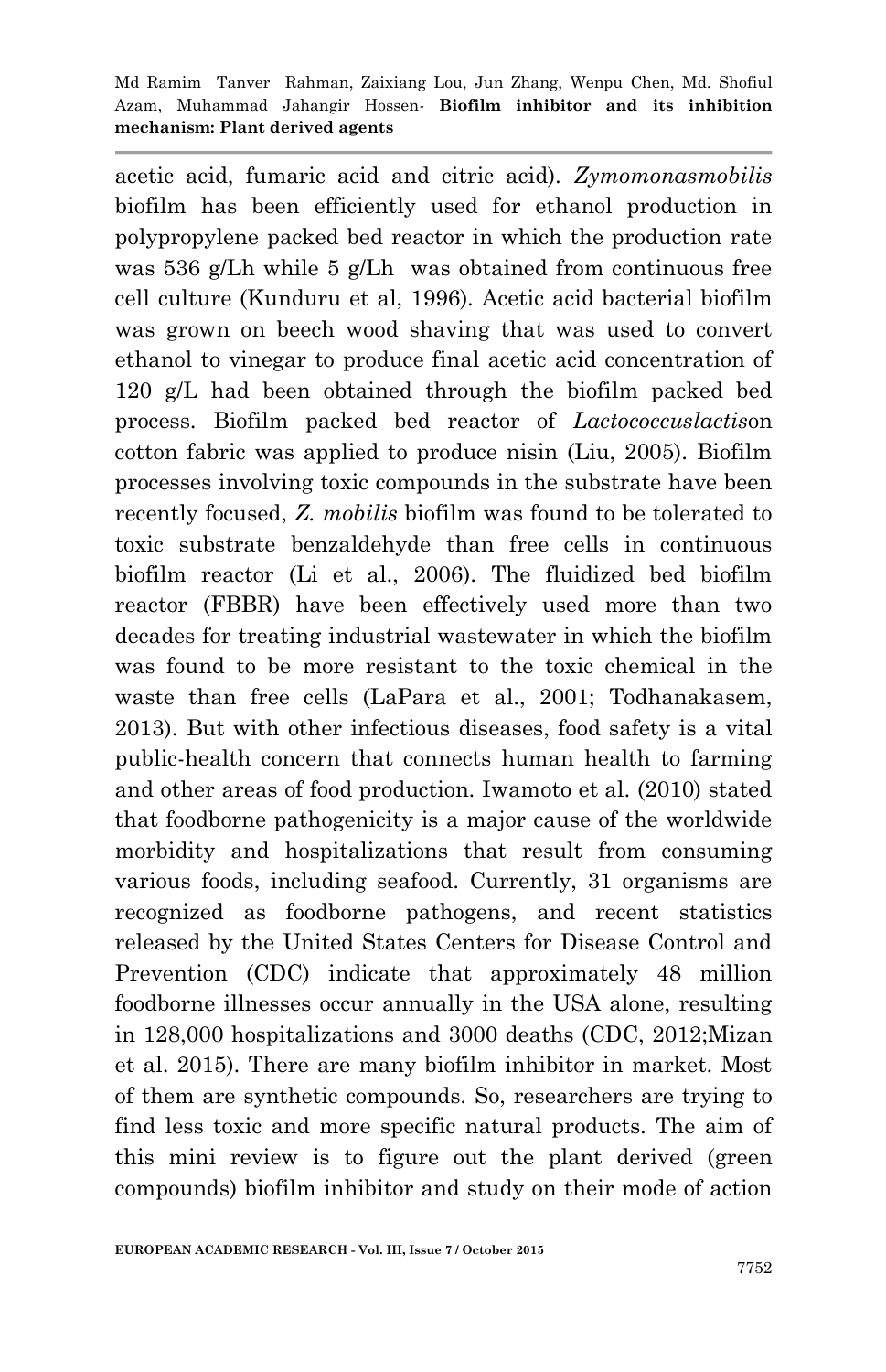based on recent published articles from online (google, pubmed, academia, researchgate, baidu etc.) search.

# **2. Mechanism of biofilm formation : How biofilms are formed**

The transition of microorganisms from the planktonic to the sessile (biofilm) state is often described as occurring in a series of steps or phases. The stages of biofilm formation include: i) the formation of a conditioning film; ii) cellular attachment; iii) the formation of microcolonies which eventually merge to become mature biofilms; and iv) biofilm dispersion and recolonization; duration : sec - days (**Figure 1**).



**Figure 1 : Stages of bacterial biofilm formation (planktonic-single cell attachment- microcolonies- mature biofilm- detachment) (Todhanakasem, et al, 2013 )**

This dynamic process depends on the characteristics of the growth medium and the bacterial cell surface, and this process can be affected by various environmental stimuli such as temperature and  $p<sup>H</sup>$ . Compared to planktonic cells, biofilm cells are more resistant to high temperature and low pH. Biofilms are also highly resistant to sanitizers (Healy et al., 2009), environmental stresses such as starvation (Spector et al, 2012), desiccation (Gandhi et al, 2007), disinfectants, dry surfaces, and antimicrobial agents. As such, decontamination of biofilms from food products, such as fresh produce, can be challenging. Meanwhile, it is widely accepted that nearly all materials that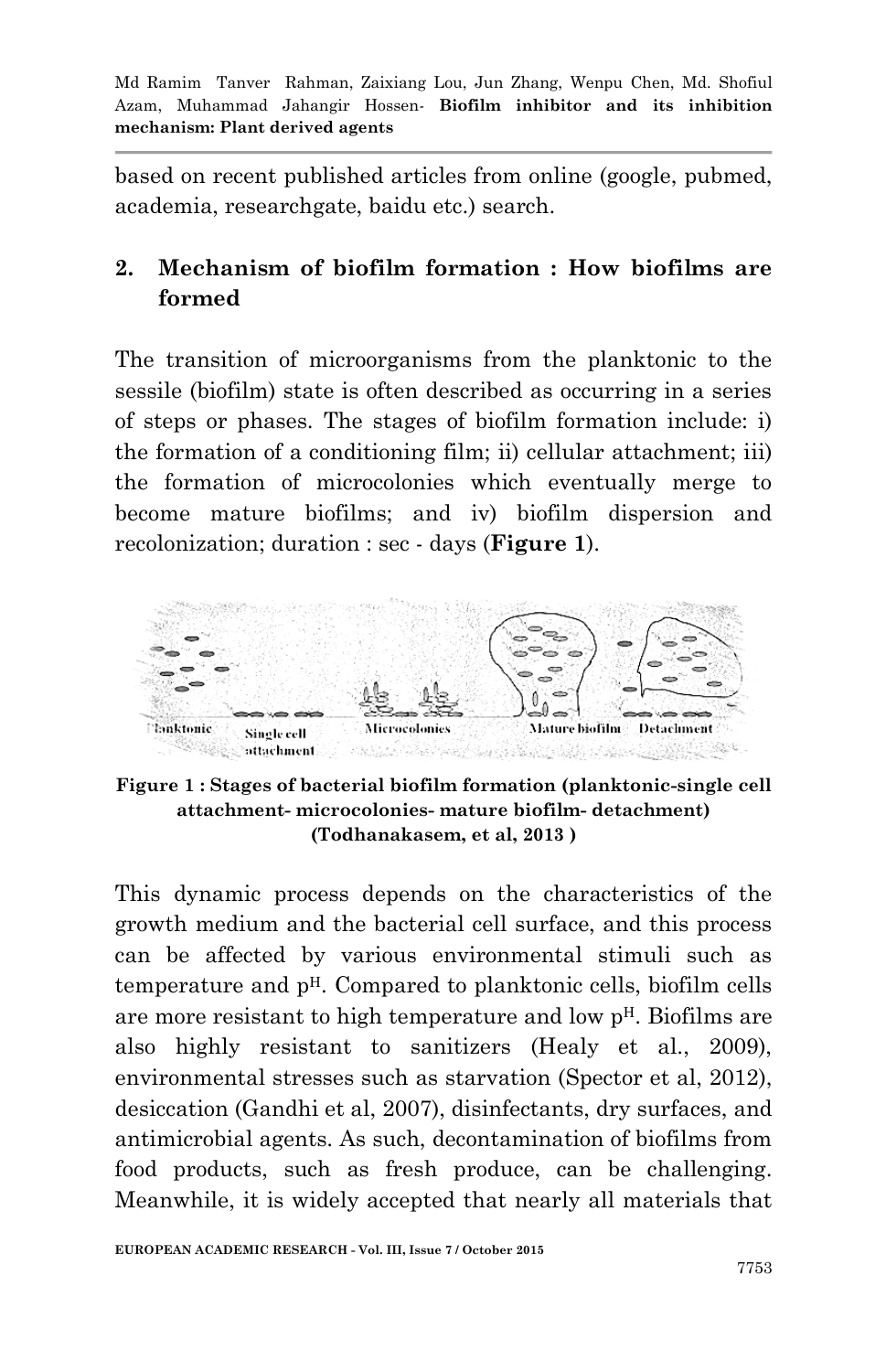are commonly used in food processing, including buna-n rubber (acrylonitrile butadiene) and stainless steel, can support biofilm formation, and Myszka et al. (2011) reported that eliminating bacterial colonization from food-processing equipment is extremely challenging. To prevent biofilm development, foodprocessing equipment is therefore designed to feature highly polished and smooth surfaces that hamper bacterial adhesion, the first step in biofilm formation. Thus, a comprehensive understanding of this process is required for ensuring that foodindustry products are of high quality and are free from microbial contamination. Biofilm adhesion and maturation can be enhanced by treatment with alcohol as a disinfectant, by the presence of NaCl in food substrates or it contains other bacterial species. McDougald et al. (2006) demonstrated that at low and high salinities, *V. vulnificus* exhibited no marked variation in biofilm formation. In contrast, biofilm formation of *V. parahaemolyticus* is highly responsive to environmental factors such as salinity, pH, temperature differences, and the presence of organic matter (Kalburge et al., 2014; Mizan et al. 2015). From Fig. 2, we got a real formed biofilm under CLSM (confocal laser scanning microscopy )observation.



**Figure 2**: **CLSM of** *S. cerevisiae* **biofilm (http://www1.bio.ku.dk/english/research/fys/regenberg/research/ )**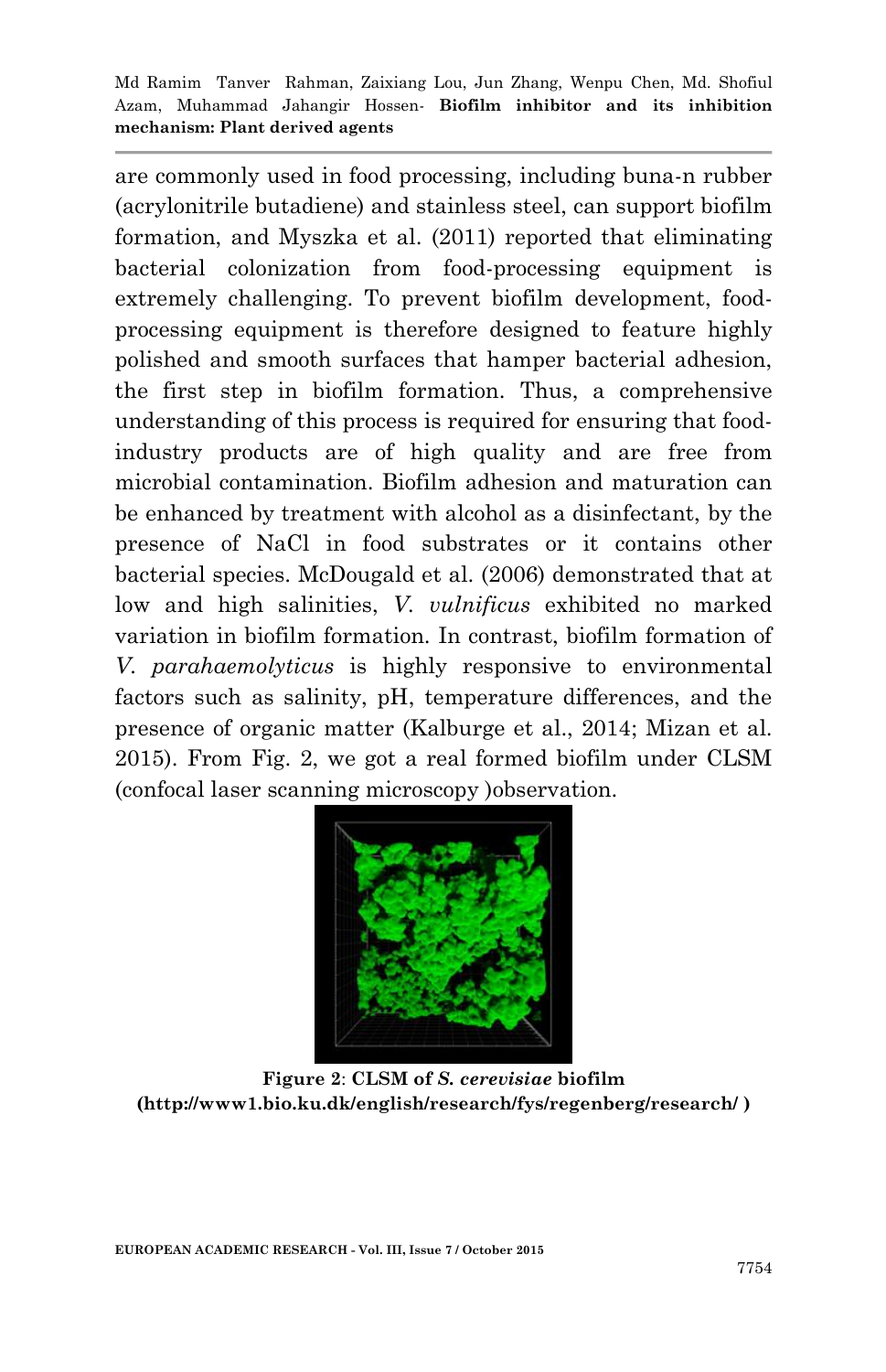## **3. Plant derived agents**

Plants produce an enormous number of natural products. Many of them have been used by people in the form of whole plants, their parts or extracts since ancient times. Despite the longterm research, plants seem to be an inexhaustible treasure of new compounds in the present. Extracts of many plants contain components (phenol derivatives, terpenes, etc.) that have an ability to suppress microbial cell attachment and a biofilm growth. Anti-biofilm activity of green tea polyphenols was also demonstrated on attached pathogenic yeast *C. albicans* , EGCG being more effective than epigallocatechin (Structure 1) or epicatechin-3-gallate (structure 2). This study suggests that the metabolic instability produced by the catechin-induced proteasome nactivation was a contributor to the decrease in the growth rate constant as well as biofilm formation and maintenance (Rˇezanka et al. 2012).

Zeng et al. carried out an analysis of 51 active compounds used in traditional Chinese medicine. Five of them had a proven ability to inhibit biofilm formation, the flavonoid baicalein (structure 3) being the most effective. This substance is contained, for example, in Oroxylum indicum or in the roots of Scutellaria baicalensis. Baicalin, the glucuronide of baicalein, has significant antibiofilm activity against *Burkholderia cenocepacia* or *B. multivorans* (Brackman, 2009). Many flavonoids are prominent secondary metabolites present in citrus species. So naringenin (structure 4), kaempferol , quercetin (structure 5), and apigenin ( structure 6) have shown the ability to inhibit biofilm formation in *Vibrio harvey* and *E. coli* O157:H7.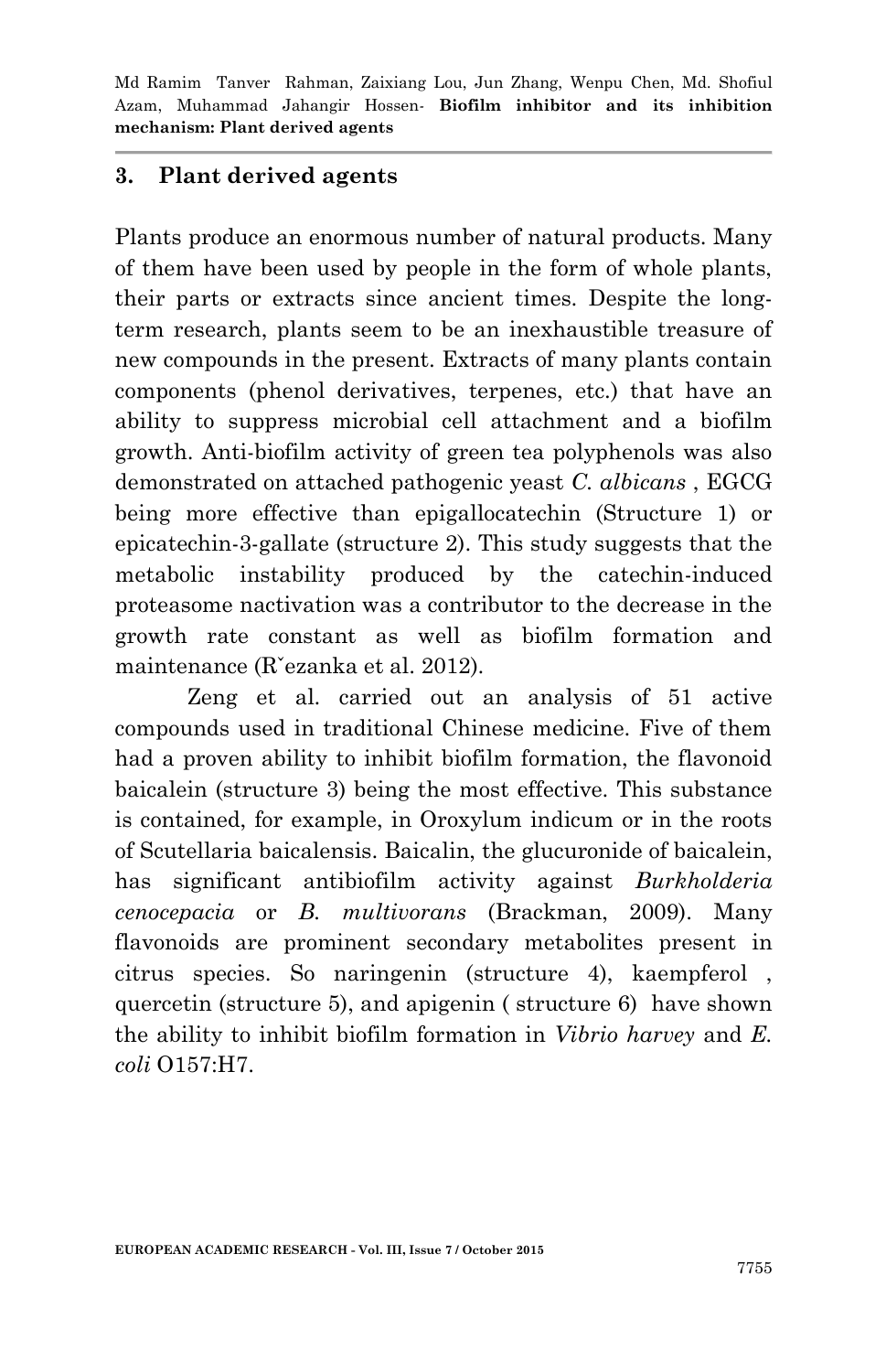Md Ramim Tanver Rahman, Zaixiang Lou, Jun Zhang, Wenpu Chen, Md. Shofiul Azam, Muhammad Jahangir Hossen*-* **Biofilm inhibitor and its inhibition mechanism: Plant derived agents**



**Table 1** is giving an over view of bacterial biofilm inhibition mechanism. From this table it is clear that biolim is mostly controlled by QS (quorum sensing). In recent years, drug resistance of human pathogenic bacteria has been extensively reported. Moreover, persistent infections were also observed due to improved resistance of bacteria in biofilm. This creates a tremendous economic loss and pressure on the medical community to find alternative approaches for the treatment of diseases related with biofilms. Therefore, efforts are been applied to discover efficient antimicrobial molecules not so vulnerable as current drugs to bacterial resistance mechanisms, including those in biofilms. Some natural products have distinctive properties that make them perfect candidates for these much needed therapeutics. Plants produce an enormous array of secondary metabolites (phytochemicals) that are not essential for their normal physiological functions. However, these bioactive compounds are used to protect plants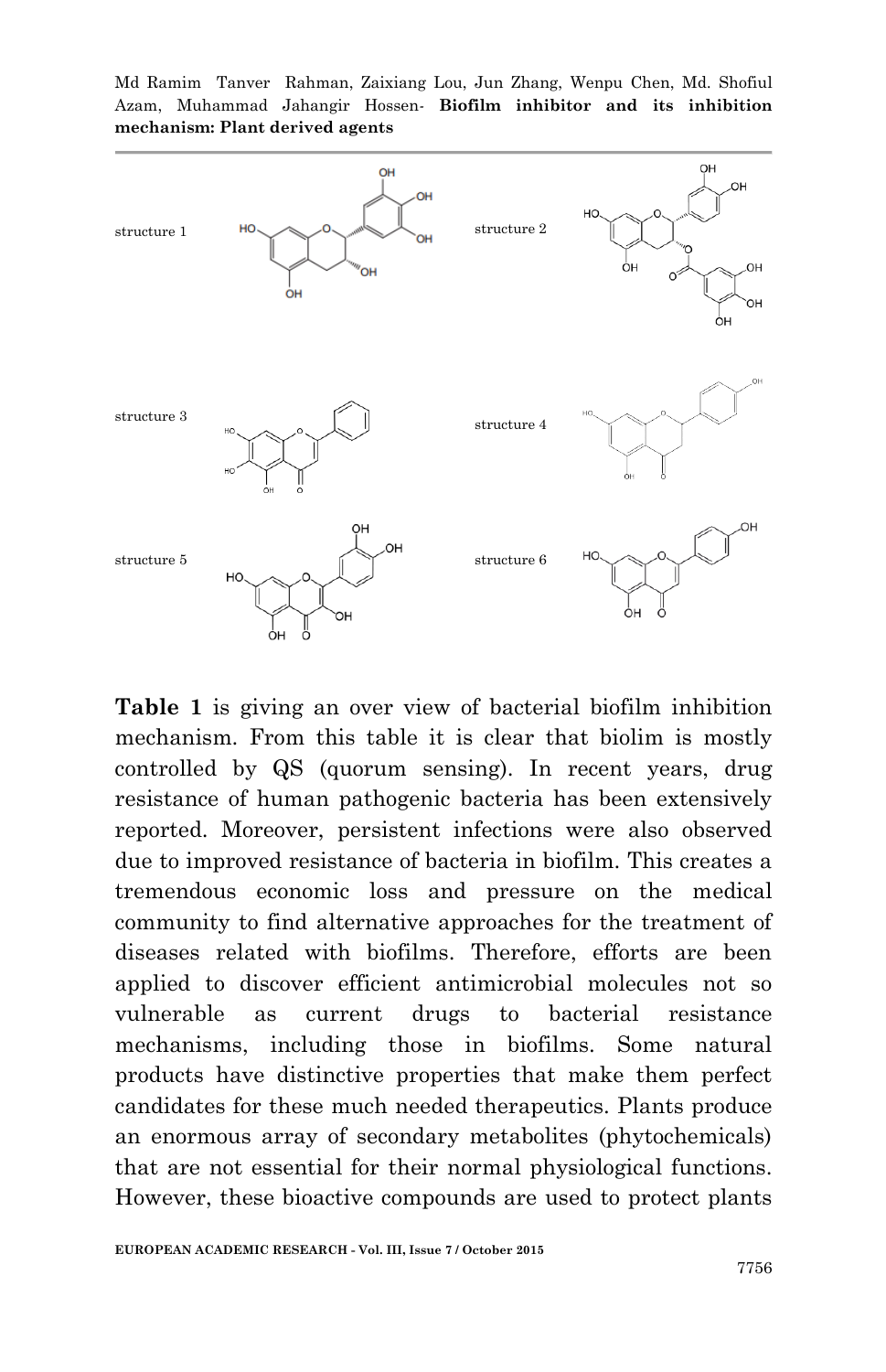against attacks of microorganisms, herbivores, insects, nematodes and even other plants. The importance of diverse natural product has been recognized by humans due to their beneficial properties for health. Inclusively, many classes of plant secondary metabolites have demonstrated their potential as antimicrobials or synergists of other products. So, nowadays phytochemicals are a fundamental source of chemical diversity and important components of the current pharmaceutical products(Dixon, 2001; Prior et al. 2000; Kubov et al.2006; Newman et al. 2007; Saavedra et al. 2010; Borges et al. 2013). Crude extract, essential oils, phenolics, isothiocyanates etc. are mostly used.

| Plant name           | <b>Biofilm</b> of           | Type of             | Mode of action                            | Ref.             |
|----------------------|-----------------------------|---------------------|-------------------------------------------|------------------|
|                      |                             | Solvent             |                                           |                  |
|                      |                             |                     |                                           |                  |
|                      |                             |                     |                                           |                  |
| Equisetum arvense,   | Uropathogenic               | Water               | anti-biofilm effect of plant extracts can | Wojnicz et al.   |
| Herniariaglabra,     | Escherichia coli rods       |                     | be caused by modifications in the         | 2012             |
| Galiumodoratum.      |                             |                     | bacterial surface structures responsible  |                  |
| Urticadioica.        |                             |                     | for binding to the occupied surface.      |                  |
| Vacciniumvitisidaea  |                             |                     |                                           |                  |
| Betulapendula,       |                             |                     |                                           |                  |
| Euphorbia hirta L.   | Klebsiella<br>pneumonia,    | Methanol            | The most abundant phyto compound          | Perumal et. al.  |
|                      | Pseudomonas aeruginosa,     |                     | found was terpenoids. Probably the        | 2013             |
|                      | Salmonella<br>$t$ yphi,     |                     | terpenoids influenced the membrane        |                  |
|                      | Shigelladysenteriae,        |                     | integrity in all organisms and helped to  |                  |
|                      | Enterobacteraerogens,       |                     | eradicate most biofilm cells. The         |                  |
|                      | Escherichia<br>coli.        |                     | significant reduction in cell attachment  |                  |
|                      | Enterococcus<br>faecalis.   |                     | made terpenoids an ideal anti-adhesive    |                  |
|                      | Proteus mirabilis, Proteus  |                     | compound. Terpenes have also been         |                  |
|                      | vulgaris, Bacillus subtilis |                     | frequently reported to be active against  |                  |
|                      | and Bacillus cereus         |                     | bacteria. Additionally, the expression of |                  |
|                      |                             |                     | synergy, antagonism or additive effects   |                  |
|                      |                             |                     | among the major phytocompounds found      |                  |
|                      |                             |                     | in the crude extract may also be the      |                  |
|                      |                             |                     | rationale to the apparent anti-biofilm    |                  |
|                      |                             |                     | activity.                                 |                  |
| Moringaoleifera,     | Streptococcus               | Hot and cold        | E. prostrata, M. koenigii and P. guajava  | John et. al 2013 |
| Murrayakoenigii,     | mutans, Streptococcus miti  | extractions         | are rich in flavonoids, tannins and       |                  |
| Psidiumguajava,      | $\boldsymbol{s}$            | using ethanol,      | terpenes, which may be responsible for    |                  |
| Eclipta prostrate,   |                             | water and           | observed antibacterial activity against   |                  |
| Phyllanthusfraternus |                             | aqueous-ethanol     | oral bacteria.                            |                  |
|                      |                             | $(1:1)$ as solvents |                                           |                  |

|  |  | Table 1: Different plants as biofilm inhibitor and the mode of action |  |  |
|--|--|-----------------------------------------------------------------------|--|--|
|  |  |                                                                       |  |  |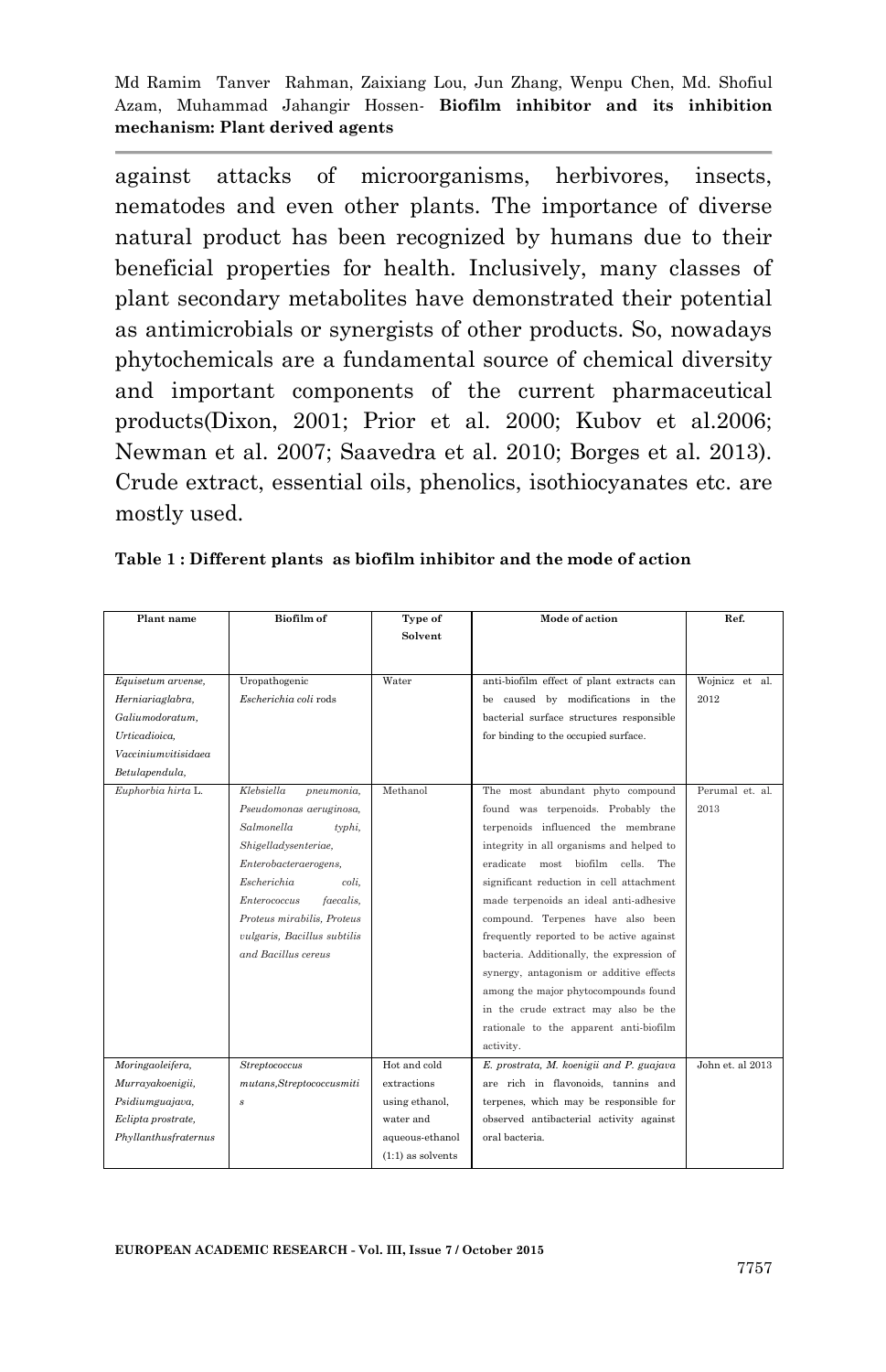| Azadirachtaindica,      | Clinical isolate of E.coli | Methanol         | The<br>increased antibiofilm effect<br>-of      | Smitinont et al.    |
|-------------------------|----------------------------|------------------|-------------------------------------------------|---------------------|
| Vitexnegundu            |                            | (chitosan coated | chitosan coated plant extracts may be           | 1999.               |
| . Tridax pro cumbens. O |                            | extracts)        | due<br>to<br>the<br>inhibition<br>of            | Namasivayam         |
| cimumtenuiflorumi       |                            |                  | exopolysaccharide synthesis limiting the        | et al., 2013        |
|                         |                            |                  | formation of biofilm or due to diffusion        |                     |
|                         |                            |                  | of CS-plant extracts through<br>the             |                     |
|                         |                            |                  | channels present in the biofilms followed       |                     |
|                         |                            |                  | the<br>sustained<br>release<br>of<br>bv         |                     |
|                         |                            |                  | phytochemicals in the respective plant          |                     |
|                         |                            |                  | extracts<br>which may<br>then impart            |                     |
|                         |                            |                  | antimicrobial function.                         |                     |
| Hibiscus                | Streptococcus pneumonia,   | petroleum ether, | These<br>observations<br>revealed<br>that       | Plyuta V et al.     |
| sabdariffacalyx         | Pseudomonas aeruginosa,    | ethanol (70 %)   | phenolic compounds at concentration             | 2013,               |
|                         | Escherichia coli,          |                  | that did not or weakly inhibit bacterial        | Mutalib et. al.,    |
|                         | Staphylococcus aureus      |                  | growth increased biofilm formation.             | 2015                |
| Fifty<br>four<br>(54)   | Pseudomonas aeruginosa     | Ethanol          | Biofilm formation can be controlled by          | Pratiwi et<br>al.   |
| Indonesian              | PAO1, Staphylococcus       |                  | bacterial<br>quorum<br>sensing(QS),<br>$\rm{a}$ | 2015                |
| medicinal Plants        | aureus Cowan               |                  | communication system which causes a             |                     |
|                         | I                          |                  | rapidly and coordinately change of              |                     |
|                         |                            |                  | expression pattern in the bacterial             |                     |
|                         |                            |                  | population in response to population            |                     |
|                         |                            |                  | density.                                        |                     |
| Duabangagrandiflora     | methicillin-resistance     | Hexane (He),     | The major classes of phytochemicals             | Saleem et. al.      |
|                         | Staphylococcus             | ethyl acetate    | detected,<br>which<br>include<br>alkaloids,     | 2010,               |
|                         | aureus(MRSA)               | (EA), and        | tannins, saponins, steroids, glycosides         | Ozçelik, et. al.,   |
|                         |                            | ethanol (EtOH)   | and flavonoids, are known to be                 | 2006,               |
|                         |                            |                  | associated with antibacterial effects. For      | Cushnie, et. al     |
|                         |                            |                  | instance, flavonoids are known to affect        | 2011, Santiago      |
|                         |                            |                  | the sortase activity, which is known to         | et al. 2015,        |
|                         |                            |                  | influence the adhesive property of              |                     |
|                         |                            |                  | bacterial<br>cell<br>wall,<br>leading<br>to     |                     |
|                         |                            |                  | interruption of biofilm development.            |                     |
| S-substituted           | Pseudomonas aeruginosa     |                  | The inhibition of planktonic growth and         | Cady<br>et<br>al.   |
| sulfoxides<br>cysteine  | PAO1                       |                  | biofilm formation are decoupled for those       | 2012                |
| their<br>and            |                            |                  | compounds, and this inhibition does not         |                     |
| corresponding           |                            |                  | rely upon strict biocidal activity.             |                     |
| disulfide derivatives   |                            |                  |                                                 |                     |
| cinnamaldehyde,         | Listeria monocytogenes     |                  | They prevent biofilm production from            | Upadhyay,           |
| carvacrol, thymol,      |                            |                  | planktonic cells by down-regulating             | 2014                |
| eugenol, 8 resorcylic   |                            |                  | critical<br>biofilm-associated<br>genes,        |                     |
| acid and caprylic acid  |                            |                  | whereas<br>bactericidal<br>concentrations       |                     |
|                         |                            |                  | eradicate pre-formed biofilms by directly       |                     |
|                         |                            |                  | killing L. monocytogenesin biofilms.            |                     |
| Kramerialappacea,       | Staphylococcus aureus,     |                  | These compounds are able to inhibit the         | Artini<br>al.<br>et |
| Aesculushippocastan     | Staphylococcus             |                  | biofilm formation through a mechanism           | 2012                |
| um.                     | epidermidis                |                  | different from mere killing bacterial cells     |                     |
| Chelidonium majus (C)   |                            |                  | in the planktonic form. Proteomic               |                     |
| helerythrine,           |                            |                  | experiments showed the treatment                |                     |
| Sanguinarine,           |                            |                  | downregulates some important proteins           |                     |
| DiHydroxyBenzoFura      |                            |                  | belonging to different pathways. Of note        |                     |
| n, proAnthocyanidin     |                            |                  | is that even if there are several cell          |                     |
| $A2-$                   |                            |                  | surface proteins affected, the vast             |                     |
| phosphatidylCholine)    |                            |                  | majority are cytoplasmic proteins. Thus         |                     |
|                         |                            |                  | hinting that these compounds are cell           |                     |
|                         |                            |                  | penetrating and that they are likely to         |                     |
|                         |                            |                  | affect intracellular processes.                 |                     |
| Ellagic acid, Tannic    | Escherichia coli.          |                  | The very different effects of the plant         | Correspondence      |
| acid                    |                            |                  | compounds on the knockout mutants               | , 2010              |

**EUROPEAN ACADEMIC RESEARCH - Vol. III, Issue 7 / October 2015**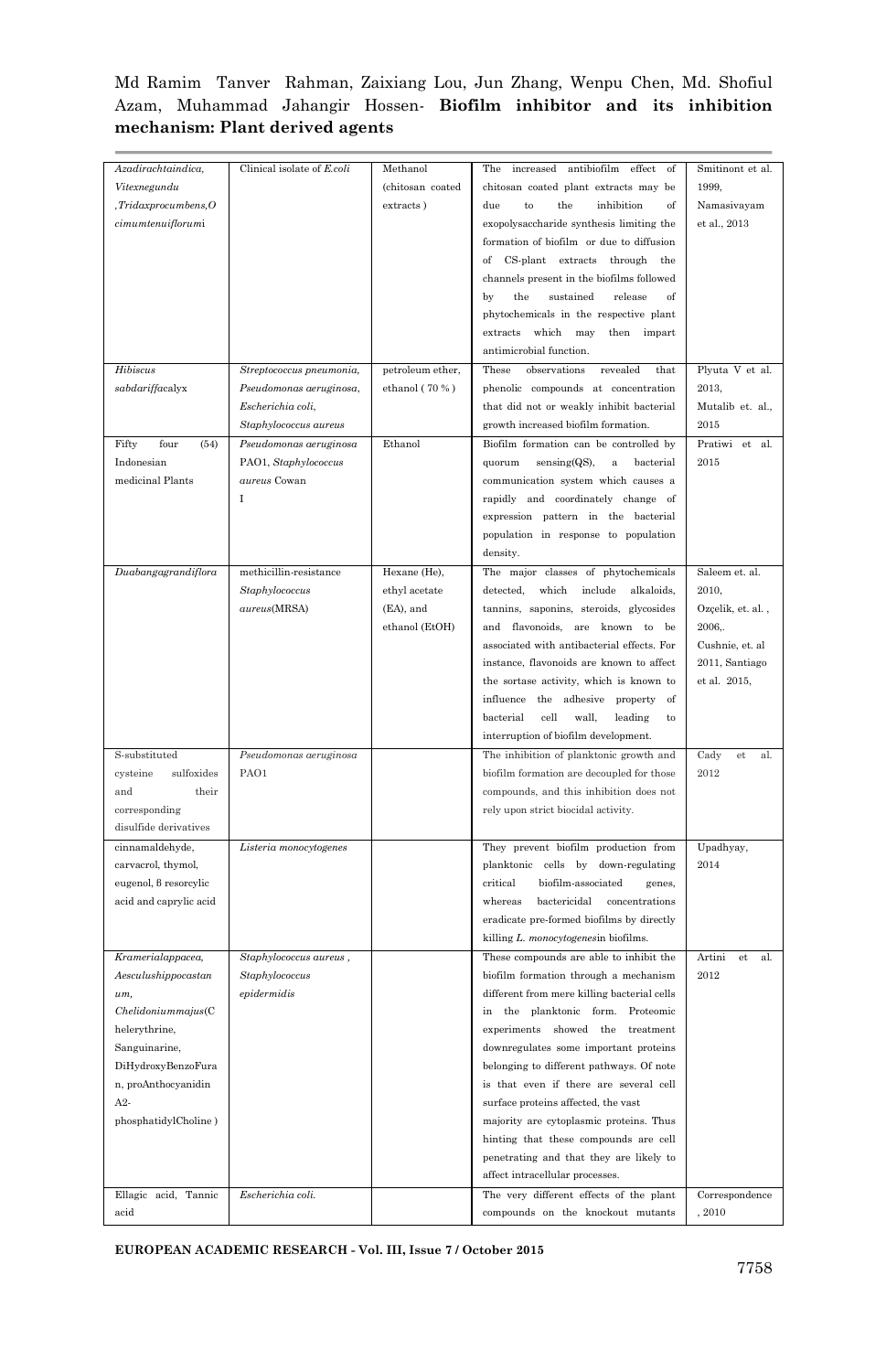|                        |                              |               | suggest that they act by<br>different         |                   |
|------------------------|------------------------------|---------------|-----------------------------------------------|-------------------|
|                        |                              |               | mechanisms on biofilm formation. Plant        |                   |
|                        |                              |               | secondary metabolites, to a large extent      |                   |
|                        |                              |               | polyphenols, show bactericidal effects as     |                   |
|                        |                              |               | a result of damage to the cell membrane       |                   |
| 498 plants (331        | Escherichia coli O157:H7     | Methanol      | Carbon flux, cyclic di-GMP, intercellular     | Lee et. al., 2013 |
| genera, 466 species,   |                              |               | signal molecules (autoinducer-2, indole),     |                   |
| and 20 different parts |                              |               | and other global regulators are known to      |                   |
| of plants)             |                              |               | be involved in the formation of biofilm of    |                   |
|                        |                              |               | E. coli.                                      |                   |
| Terminaliacatappa      | Staphylococcus aureus,       | Methanol      | By controlling Quorum Sensing systems         | Tagannanet al.    |
|                        | Pseudomonas aeruginosa       |               | that control a number of genes involved       | 2011              |
|                        |                              |               | in biofilm formation and production of        |                   |
|                        |                              |               | virulence factors.                            |                   |
| Rosa rugosa tea        | K-12,<br>Escherichia<br>coli |               | Biofilm inhibition activity of Rosa rugosa    | Zhang, J. et al.  |
| polyphenol (rich in    | Pseudomonas aeruginosa       |               | was not due to the antibacterial effect       | 2014              |
| polyphenols (87.52%)   | PAO1                         |               | but also for by inhibiting quorum             |                   |
| and flavonoids         |                              |               | sensing                                       |                   |
| (61.03%)               |                              |               |                                               |                   |
| curcumin from          | Escherichia coli.            | Methanol      | Development of these biofilms is based        | Packiavathy et    |
| Curcuma longa          | Pseudomonas aeruginosa       |               | on the signal-mediated QS system. An          | al. 2014          |
| (turmeric)             | PAO1                         |               | interference with QS may prevent the          |                   |
|                        |                              |               | development of uropathogenic bacterial        |                   |
|                        |                              |               | biofilms                                      |                   |
| wheat-bran             | Staphylococcus aureus        | Demineralized | Proteases can be an endogenous tool of        | González-Ortiz.   |
|                        |                              | water         | S. aureus to remodel its own biofilm          | et al. 2014       |
|                        |                              |               | structure, they can also become a way to      |                   |
|                        |                              |               | destroy its biofilm. Recent strategies for    |                   |
|                        |                              |               | controlling biofilm growth are based on       |                   |
|                        |                              |               | the degradation of the matrix using           |                   |
|                        |                              |               | enzymatic treatments. It would therefore      |                   |
|                        |                              |               | be plausible that endogenous proteases        |                   |
|                        |                              |               | in wheat bran could be related to the         |                   |
|                        |                              |               | inhibition and destruction of biofilm.        |                   |
| 522 Asian medicinal    | Pseudomonas aeruginosa,      | Methanol      | It enhanced the biofilm, from the             | Cho, et al, 2013  |
| plant extract          | Escherichia coli O157:H7     |               | ecological perspective, it is likely that P.  |                   |
| (Carexdimorpholepis),  |                              |               | aeruginosa has developed a defense            |                   |
|                        |                              |               |                                               |                   |
| C. pumila extract, P.  |                              |               | system against plant source agents that       |                   |
| lactiflora             |                              |               | allows it to form more biofilms, which is     |                   |
|                        |                              |               | similar to $P$ . $aeruginosa$ inducing its    |                   |
|                        |                              |               | biofilm formation in the presence of sub      |                   |
|                        |                              |               | concentrations<br>of<br>inhibitory            |                   |
| Melastomataceae.       |                              |               | aminoglycoside antibiotics                    |                   |
| Meliaceae.             | Pseudomonas                  | Ethanol       | Tropical plants contain phytochemicals        | Ta, 2015          |
|                        | aeruginosaPA14               |               | capable of interfering with bacterial         |                   |
| Piperaceae,            |                              |               | quorum sensing and biofilm formation.         |                   |
| Lepidobotryaceae,      |                              |               |                                               |                   |
| Sapindaceae,           |                              |               |                                               |                   |
| Simaroubaceae.         |                              |               |                                               |                   |
| Burdock (Arctium       | S. aureus                    | Ethanol       | Ethanol fraction of burdock leaf was not      | Tang<br>al.<br>et |
| lappa L Asteraceae)    |                              |               | all due to its inhibition effect on bacterial | 2014              |
|                        |                              |               | growth, and there are other reasons.          |                   |
|                        |                              |               | Quercetin, P-coumaric acid were found         |                   |
|                        |                              |               | to inhibit biofilm formation.                 |                   |
| Burdock leaf           | Staphylococcus               | Ethanol       | The burdock leaf fraction based on its        | Lou et al. 2014   |
|                        | aureus, Listeria             |               | interfering with quorum sensing systems       |                   |
|                        | monocytogenes.               |               | and the significant inhibition on the         |                   |
|                        |                              |               | formation of biofilm                          |                   |

**EUROPEAN ACADEMIC RESEARCH - Vol. III, Issue 7 / October 2015**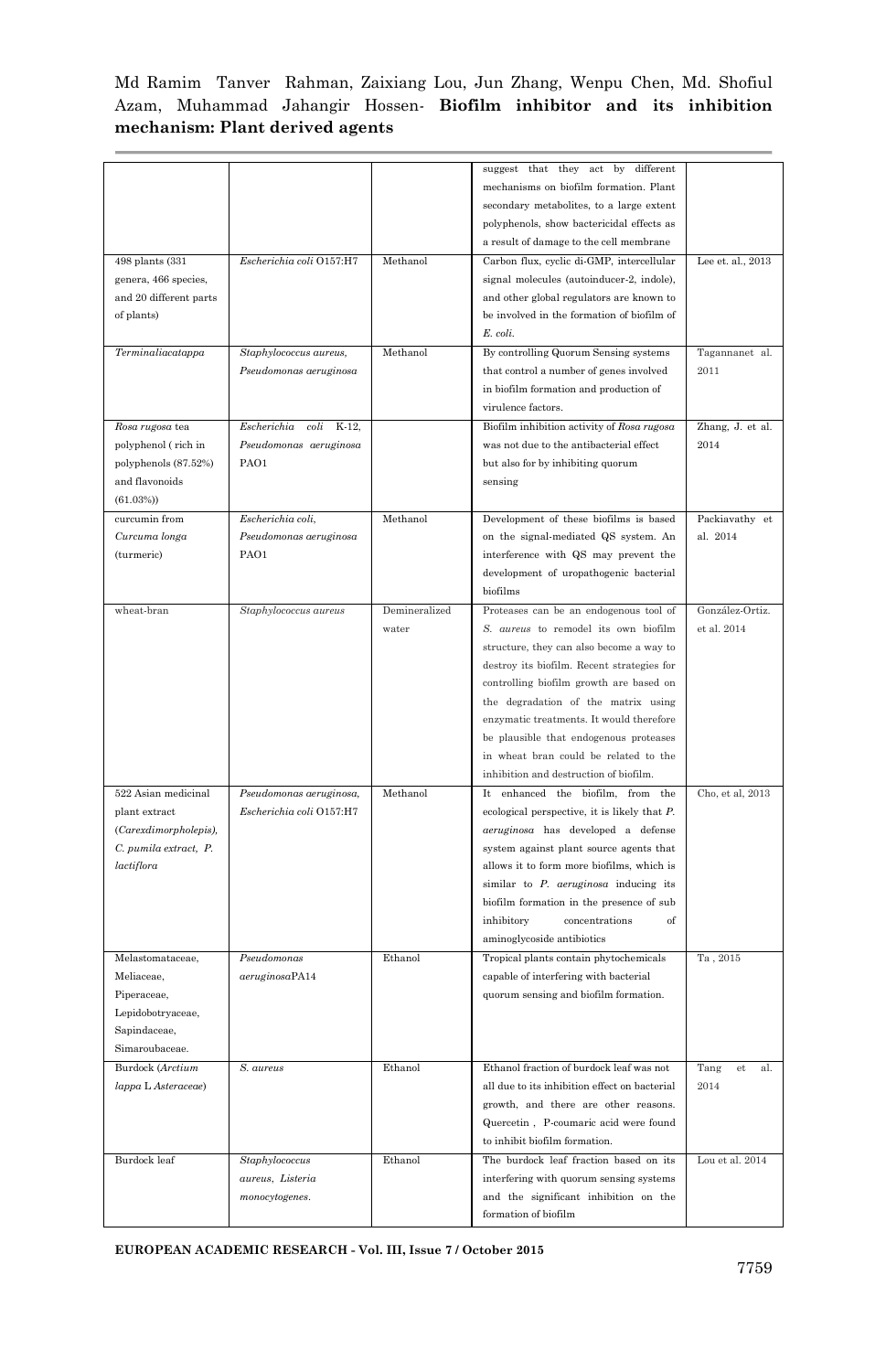# **4. Chemistry behind biofilm formation and control**

Bacteria communicate via a phenomenon termed quorumsensing (QS) in which they secrete and detect chemical signal molecules in their surrounding environment. QS allows a bacterial community to activate a coordinated cellular response such as virulence factor production, biofilm development and shielding . The basic mechanism of quorum sensing involves the interaction of a diffusible signal with a transcriptional regulator, either directly or through activation of a sensor kinase. QS signals are also called "autoinducers" because their recognition often increases their own transcription. Although QS phenomena are typically associated with large-bacterial populations, it is important to note that when a few bacterial cells are confined to a small volume, the accumulation of QS signal is sufficient to activate QS.

There are broad differences between the intra-species QS systems employed by Gram-negative and Gram-positive bacteria (Fig. 3). Most of the Gram-negative quorum sensing bacteria use autoinducer syntheses of the LuxI family to produce QS signals containing a core homoserine lactone moiety connected to a variable side chain. These autoinducers diffuse into the bacterial cells and bind their cognate intracellular LuxR receptors. The activated AHL/LuxR complex interacts with responsive promoters and regulates transcription of downstream genes. There is a fair amount of promiscuity in the production and recognition of AHL signals; a single species may produce more than one type of AHL, and a single type of AHL may be recognized by multiple species. For example, the opportunistic human pathogen Pseudomonas aeruginosa produces the QS signals N-(3-oxododecanoyl)-homoserine lactone (3-oxoC12-HSL) through the autoinducer synthase LasI, as well as N-(butanoyl)-homoserine lactone (C4-HSL) through another autoinducer synthase RhlI. On the other hand, the QS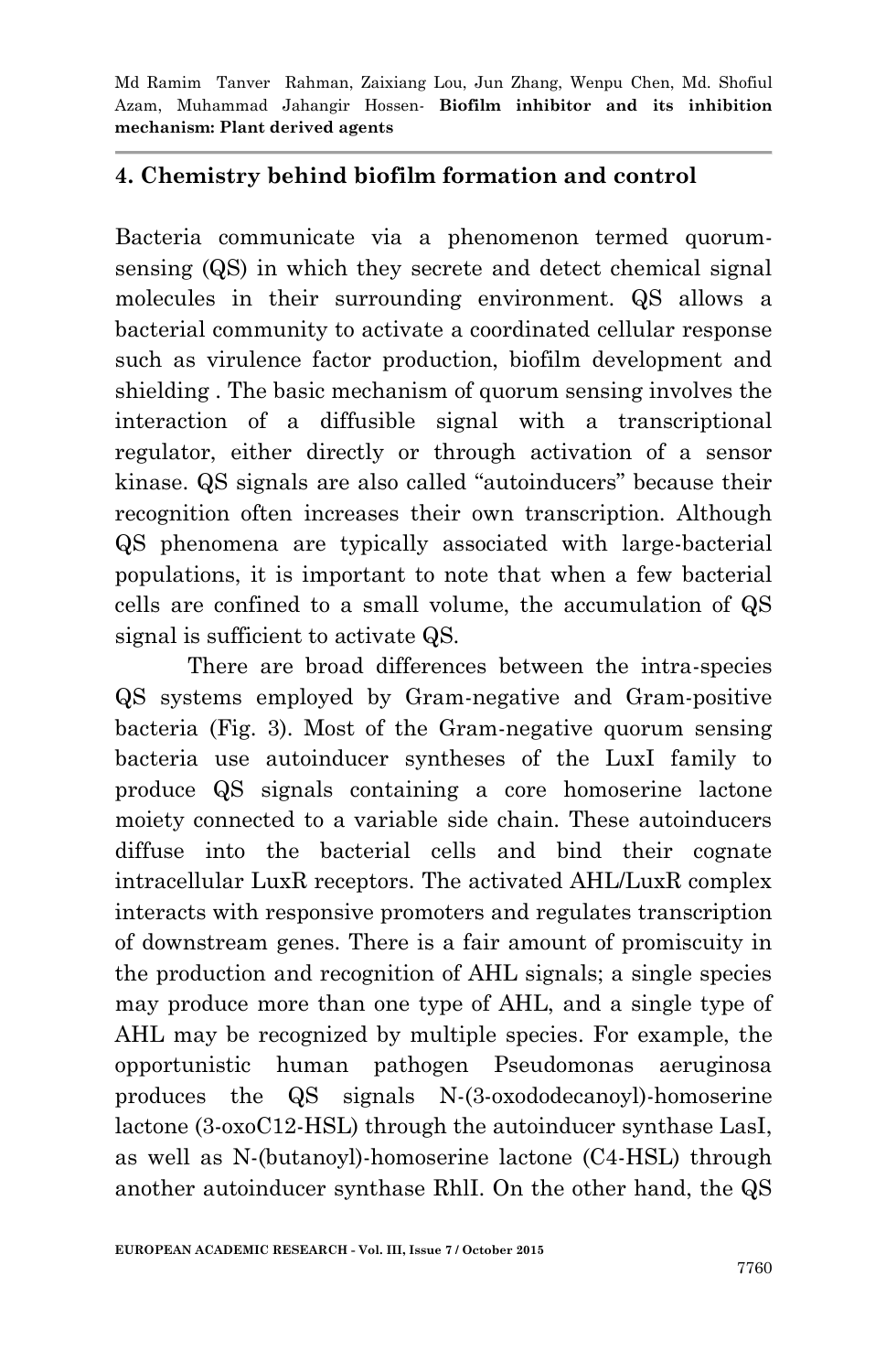Md Ramim Tanver Rahman, Zaixiang Lou, Jun Zhang, Wenpu Chen, Md. Shofiul Azam, Muhammad Jahangir Hossen*-* **Biofilm inhibitor and its inhibition mechanism: Plant derived agents**

signal N-(heptanoyl)- homoserine lactone (C7-HSL) is produced by a variety of bacteria such as Edwardsiellatarda, Erwiniapsidii, Pantoeaananatis, Rhizobium leguminosarum and Serratiamarescens (Tan S.Y.E, et al. 2014; Rasmussen et al. 2005, Rabin N, et al. 2015 ). bis-(3′-5′)-cyclic dimeric guanosine monophosphate (c-di-GMP) is a second messenger used for signal transduction by various bacteria and reportedly modulates lifestyles associated with biofilm formation. Some enzymes (e.g., acylase and lactonase) also interfere with bacterial QS and biofilm formation ( Kim et al. 2013)



**Fig.3** Bacterial QS systems. AAcyl homoserine lactone (AHL) mediated QS in Gram-negative bacteria. AHL signals are produced by LuxI family of autoinducer synthases. At lowpopulation density, the AHL concentration is low and the unstable LuxR receptor is rapidly degraded. When the AHL concentration reaches a threshold, the AHL binds LuxR, thus activating it. The activated AHL/LuxR complex modulates transcription of target genes. B Auto-inducing peptide (AIP) mediated QS in Gram-positive bacteria. AIPs are produced as precursor peptides (propeptides) and are usually modified posttranslationally before secretion via specialized transporters. At high concentration, the mature AIP binds and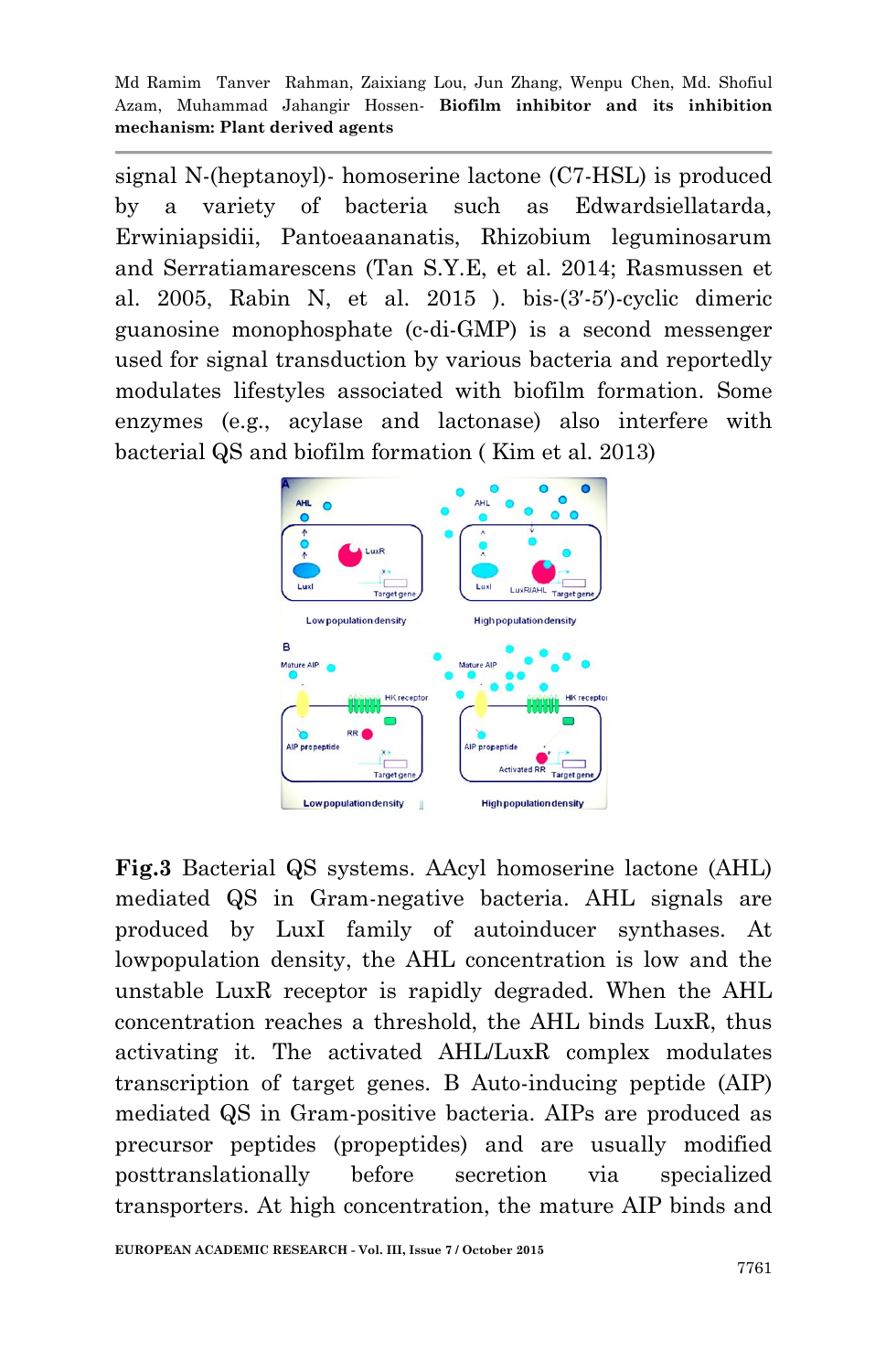activates the cognate trans membrane histidine kinase (HK) receptor, which in turn activates the downstream response regulator (RR). The activated RR directs transcription of target genes.



**Figure 4:** SEM of bacterial biofilms of 70 % ethanol elution fraction (0.5 mg/ml) of (a) absence of burdock leaf fraction (b) treated with burdock leaf fraction ( Tang et al. 2014 )



**Figure 5**: Disturbed biofilm under CLSM observation **(**<http://www.pnas.org/content/104/19/8113/F3.expansion.html>

# **5. Concluding remarks and future perspectives**

Most of mechanisms are still not fully understood about biofilm formation and inhibition. But in vitro and vivo we have found many green biofilm inhibitor to fight against diseases and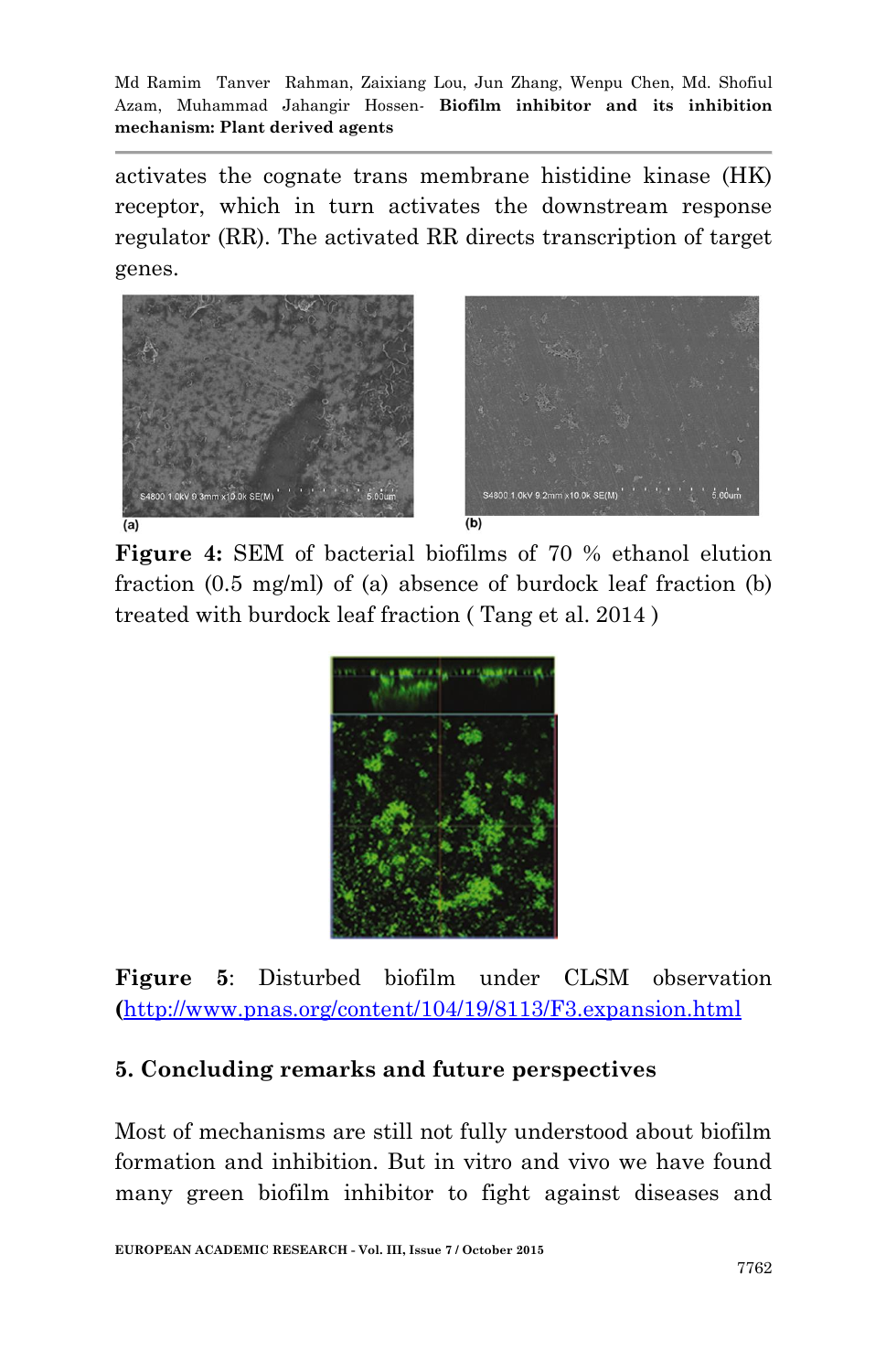spoilage. More research needs to do for screening out the major components from extract. And we should be more careful on application of natural biofilm inhibitor considering gut microbial challenges.

# **Acknowledgments**

We are grateful to all the research group and researcher for their hardworking on this field. We wish to acknowledge our funding from China Scholarship Council (CSC) and the project BK2012555 of Jiangsu Provincial Natural Science Foundation, Jiangsu, China.

## **Conflict of interest statement**

The authors declare that they have no conflict of interest.

### **REFERENCES**

- Artini M. et al. 2012, Bacterial biofilm formation inhibitory activity revealed for plant derived natural compounds, Bioorg. Med. Chem. 20 : 920–926
- Borges, A. C. Abreu1, J. Malheiro1, M. J. Saavedra, M. Simões 2013, Biofilm prevention and control by dietary phytochemicals, Microbial pathogens and strategies for combating them: science, technology and education, Formatex
- Brackman, G. U. Hillaert, S. Van Calenbergh, H.J. Nelis, T. 2009, Coenye, Res. Microbiol. 160, 144–151.
- Cady NC, McKean KA, Behnke J, Kubec R, Mosier AP, et al., 2012, Inhibition of Biofilm Formation, Quorum Sensing and Infection in Pseudomonas aeruginosa by Natural Products-Inspired Organosulfur Compounds. PLoS ONE 7(6): e38492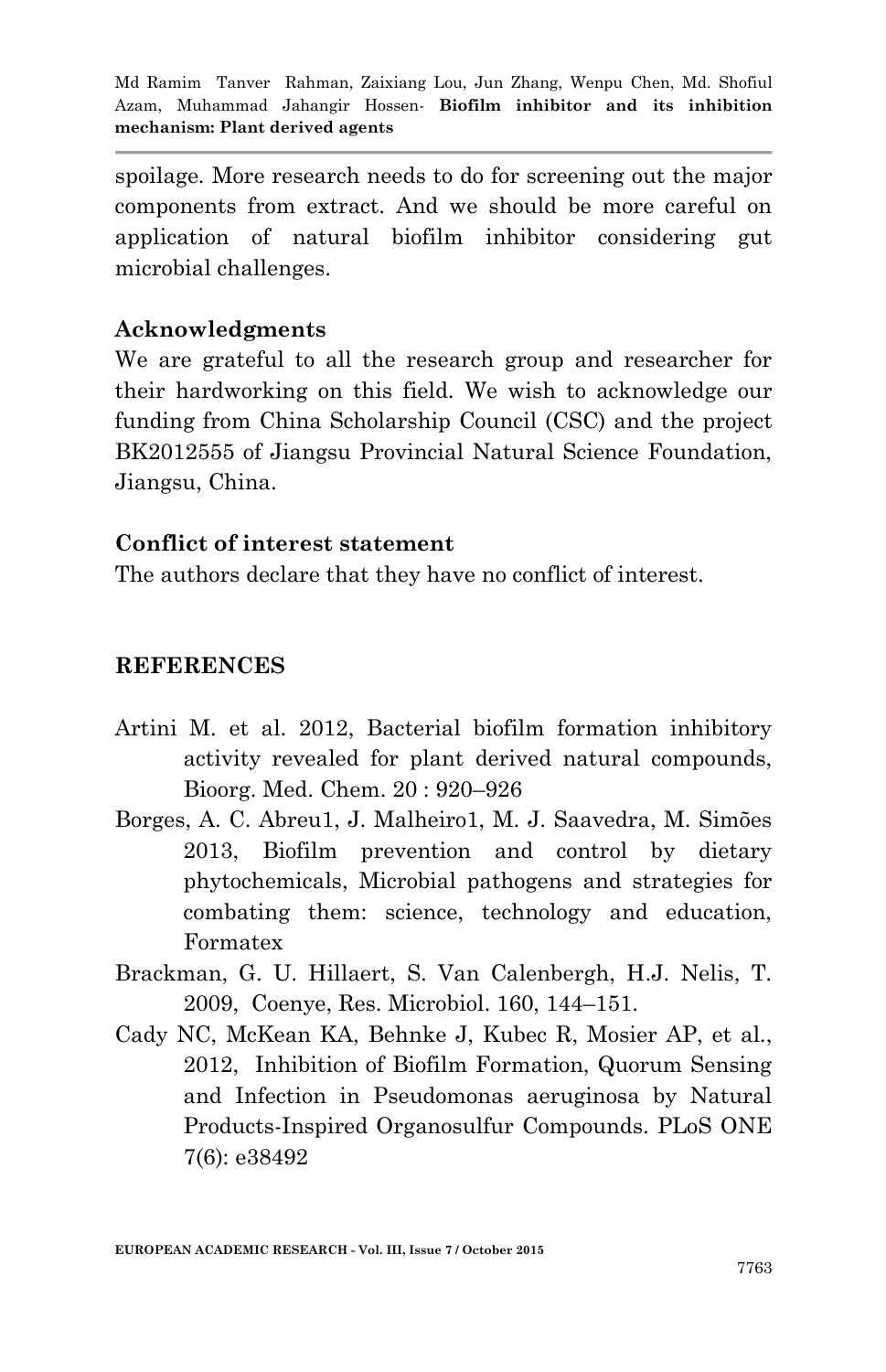- Centers for Disease Control and Prevention (CDC), 2012. Multistate Outbreak of Salmonella Bareilly and Salmonella Nchanga Infections Associated with a Raw Scraped Ground Tuna Product (accessed, 02.10.12.). http://www.cdc.gov/salmonella/bareilly-04-12/index.html.
- Carvalho D. C., Fonseca D. M.M., 20007, Preventing biofilm formation: promoting cell separation with terpenes. FEMS MicrobiolEcol,61:406–413.
- Cho H.S., et al. 2013, Inhibition of *Pseudomonas aeruginosa* and *Escherichia coli* O157:H7 Biofilm Formation by Plant Metabolite ε-Viniferin, J. Agric. Food Chem., 61, 7120−7126
- Correspondence, JMM, 2010, Dietary plant components ellagic acid and tannic acid inhibit *Escherichia coli* biofilm formation, Journal of Medical Microbiology, 496-498
- Cowan MM, 1999, Plant products as antimicrobial agents. ClinMicrobiol Rev, 12:564–582.
- Cushnie, T.P.T.; Lamb, A.J., 2011, Recent advances in understanding the antibacterial properties of flavonoids. *Int. J. Antimicrob. Agents*, *38*, 99–107.
- Dixon RA. 2001, Natural products and plant disease resistance.*Nature*. 2001; 411 (6839):843-847.
- Flemming, H.C., Wingender, J. 2010. The biofilm matrix. *Nat Rev Microbiol*, **8**(9), 623-33.
- Gandhi, M., Chikindas, M.L., 2007. Listeria: a foodborne pathogen that knows how to survive. Int. J. Food Microbiol. 113, 1-15.
- González-Ortiz G. et al. 2014, New properties of wheat bran: anti-biofilm activity andinterference with bacteria quorum-sensing systems, Environmental Microbiology, 16(5), 1346–1353
- Goller CC, Romeo T (2008). Environmental influences on biofilm development. Curr. Top Microbiol. Immunol. 322:37-66.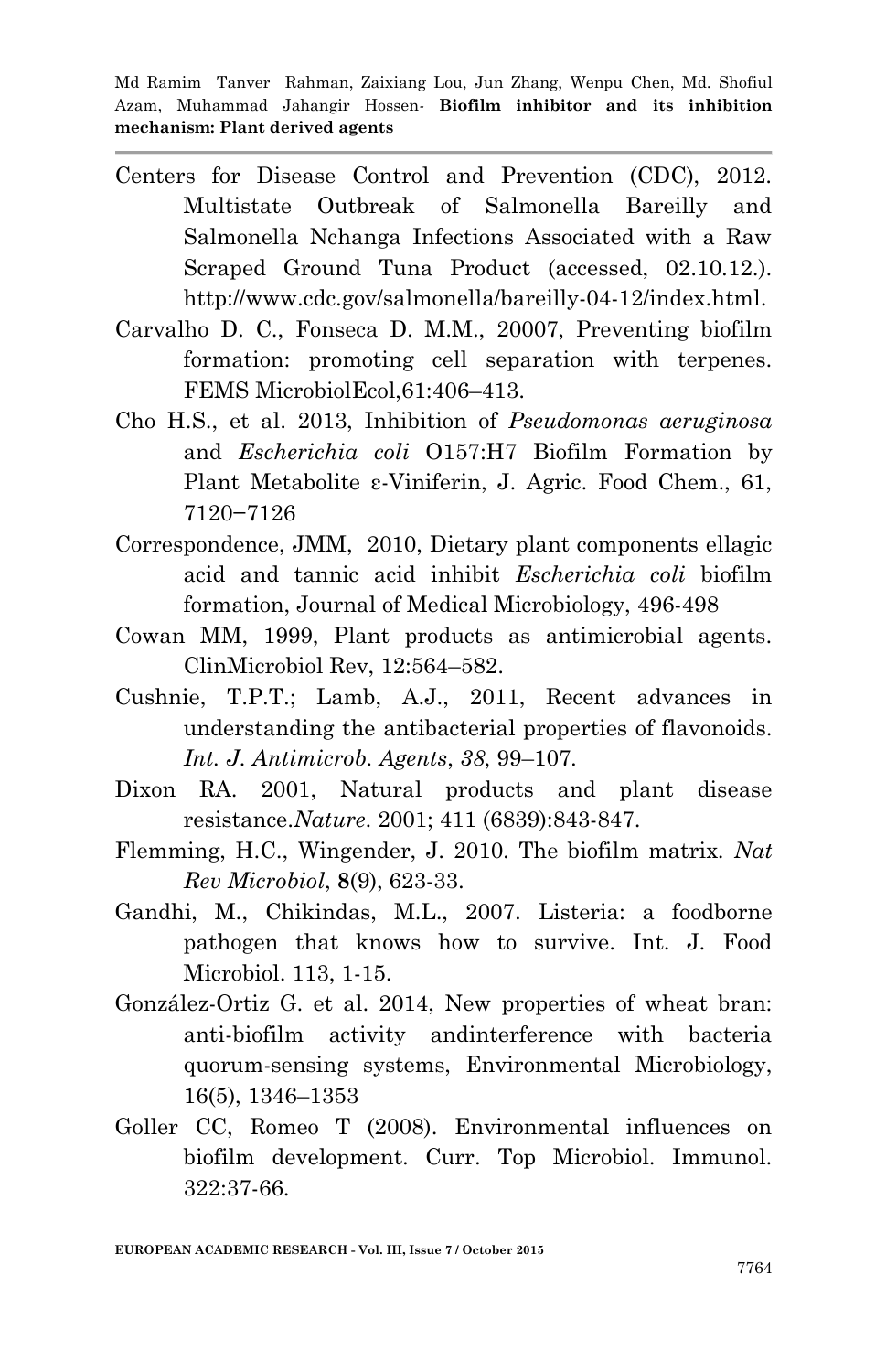- Healy, B., Huynh, S., Mullane, N., O'Brien, S., Iversen, C., Lehner, A., Stephan, R., Parker, C.T., Fanning, S., 2009. Microarray-based comparative genomic indexing of the Cronobacter genus (Enterobactersakazakii).Int. J. Food Microbiol. 136, 159-164.
- Iwamoto, M., Ayers, T., Mahon, B.E., Swerdlow, D.L., 2010. Epidemiology of seafood associated infections in the United States. Clin. Microbiol. Rev. 23, 399-411.
- John N.R., Gala V.C., Sawant C.S., 2013, Inhibitory effects of plant extracts on multi-species dental biofilm formation in-vitro, Int J Pharm Bio Sci 2013 Apr; 4(2): (B) 487 - 495
- Kalburge, S.S., Whitaker, W.B., Boyd, E.F., 2014. High-salt preadaptation of Vibrio parahaemolyticus enhances survival in response to lethal environmental stresses. J. Food Prot. 77, 246-253.
- Kim H-S, Park H-D (2013) Ginger Extract Inhibits Biofilm Formation by *Pseudomonas aeruginosa* PA14. PLoS ONE 8(9): e76106. doi:10.1371/ journal.pone.0076106
- Kubo I, Masuoka N, Ha TJ, Tsujimoto K. Antioxidant activity of anacardic acids. *Food Chemistry*. 2006;99(3):555-562.
- Kunduru MR, Pometto ALIII (1996). Continuous ethanol production by *Zymomonas mobilis* and *Saccharomyces cerevisiae* in biofilm reactors. J. Ind. Microbiol. 16(4):249- 256.
- Lapara TM, Konopka A, Nakatsu CH, Alleman JE (2001). Thermophilic aerobic treatment of a synthetic wastewater in a membrane-coupled bioreactor. J. Ind. Microbiol. Biotechnol. 26(4):203-209.
- Liu XEA (2005). Continuous nisin production in laboratory media and whey permeate by immobilized *Lactococcus lactis*. Process Biochem. 40:13-24.
- Li XZ, Jeremy SW, Staffan K, Bettina R (2006). Enhanced benzaldehyde tolerance in *Zymomonas mobilis* biofilms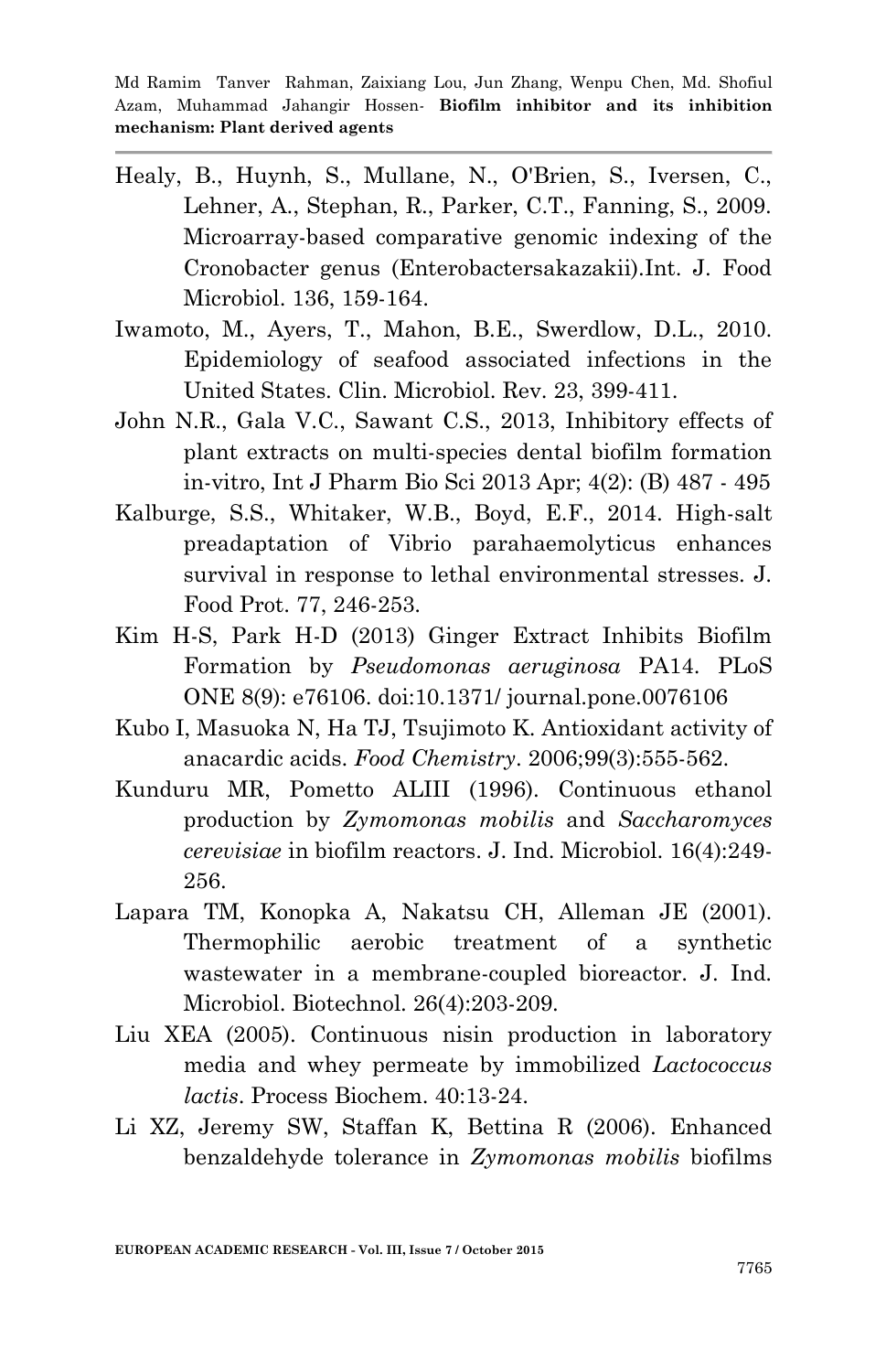and the potential of biofilm applications in fine-chemical production. Appl Environ. Microbiol. 72(2):1639-1644.

- Lee, J.H., et al. 2013, Diverse plant extracts and *trans*resveratrol inhibit biofilm formation and swarming of *Escherichia coli* O157:H7Biofouling, 29(10), 1189–1203.
- Lou, Z. et al. 2014, Effect of ethanol fraction of burdock leaf on biofilm formation and bacteria growth, European Food Research and Technology, 239 (2) 305-311
- McDougald, D., Lin,W.H., Rice, S.A., Kjelleberg, S., 2006. The role of quorum sensing and the effect of environmental conditions on biofilm formation by strains of Vibrio vulnificus.Biofouling 22, 133-144.
- Mizan, M. F. Jahid, I. K. Ha, S. D. 2015, Microbial biofilms in seafood: A food-hygiene challenge, Food Microbiol, 49, 41-55
- Mutalib L.Y.,, Haji S.H., Hanna S.T., 2015, Estimation of bacterial growth inhibition and antibiofilm activity of Hibiscus *Sabdariffa* plant extracts against standard pathogenic bacteriaWorld J Pharm Sci , ; 3(8): 1525-1530
- Myszka, K., Czaczyk, K., 2011. Bacterial biofilms on food contact surfaces - a review. Pol. J. Food Nutr. Sci. 61, 173-180.
- Namasivayam S.K.R., Roy E.A., 2013, Anti biofilm effect of medicinal plant extracts against clinical isolate ofbiofilm of *escherichia coli,* International Journal of Pharmacy and Pharmaceutical Sciences, *5(2) 486-489*
- Newman DJ, Cragg GM.2007, Natural products as sources of new drugs over the last 25 years.*Journal of Natural Products*.;70(3):461-477.
- Ozçelik, B.; Orhan, I.; Toker, G., 2006, Antiviral and antimicrobial assessment of some selected flavonoids. *Z. Naturforsch.* 2006, *61*, 632–638.
- Packiavathy I. A. S. V. et al. 2014, Inhibition of biofilm development of uropathogens by curcumin – An anti-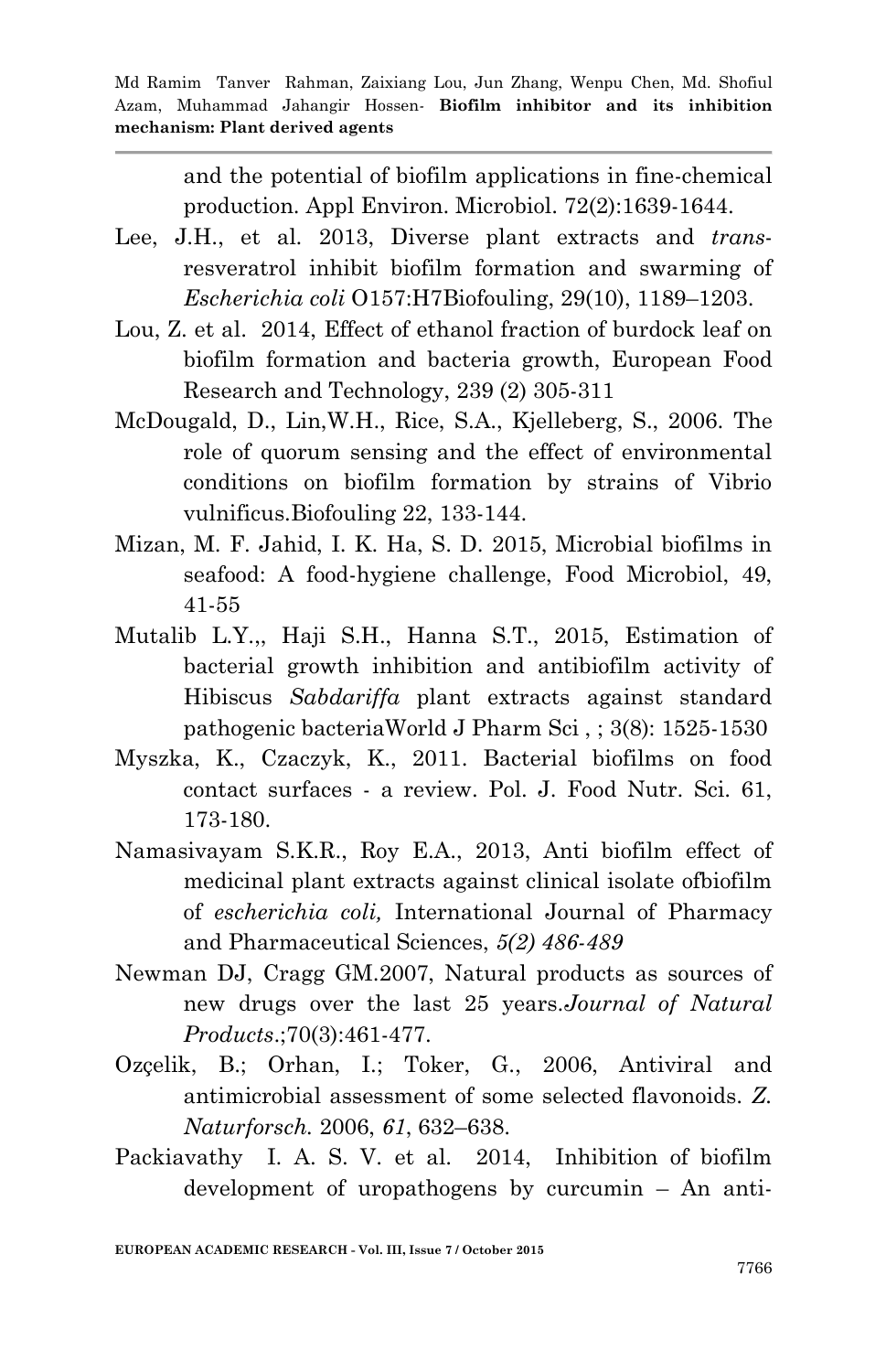quorum sensing agent from *Curcuma longa*, Food Chemistry 148 : 453–460

- Perumal S., Mahmud R., 2013, Chemical analysis, inhibition of biofilm formation and biofilm eradication potential of *Euphorbia hirta* L. against clinical isolates and standard strains, BMC Complementary and Alternative Medicine, 13:346
- Plyuta V et al. 2013, Effect of plant phenolic compounds on biofilm formation by Pseudomonas aeruginosa. APMIS
- Pratiwi SUT, Lagendijk EL, Hertiani T, WeertSd, Hondel CAMJJVD, 2015, Antimicrobial effects of Indonesian Medicinal Plants Extracts on Planktonic and Biofilm Growth of *Pseudomonas aeruginosa*and *Staphylococcus aureus*. J Horticulture 2: 119.
- Prior RL, Cao G. 2000, Antioxidant phytochemicals in fruits and vegetables: Diet and health implications. *HortScience*.;35(4):588-592.
- Qureshi N, Annous BA, Ezeji TC, Karcher P, Maddox IS (2005). Biofilm reactors for industrial bioconversion processes: employing potential of enhanced reaction rates. Microb. Cell Fact. 4:24.
- Rezanka et al. 2012, Natural Products: Strategic Tools for Modulation of Biofilm Formation, Chp. 10, Studies in Natural Products Chemistry, 38: 269-303.
- Rabin N, et al. 2015, Agents that inhibit bacterial biofilm formation, *Future Med. Chem.,* 7(5), 647–671
- Rasmussen TB, Bjarnsholt T, Skindersoe ME, Hentzer M, Kristoffersen P, et al. (2005) Screening for quorum sensing inhibitor (QSI) by use of a novel genetic system, the QSI selector. Journal of Bacteriology 187: 1799-1814.
- Saavedra MJ, Borges A, Dias C, Aires A, Bennett RN, Rosa ES, Simões M. 2010, Antimicrobial activity of phenolics and glucosinolate hydrolysis products and their synergy with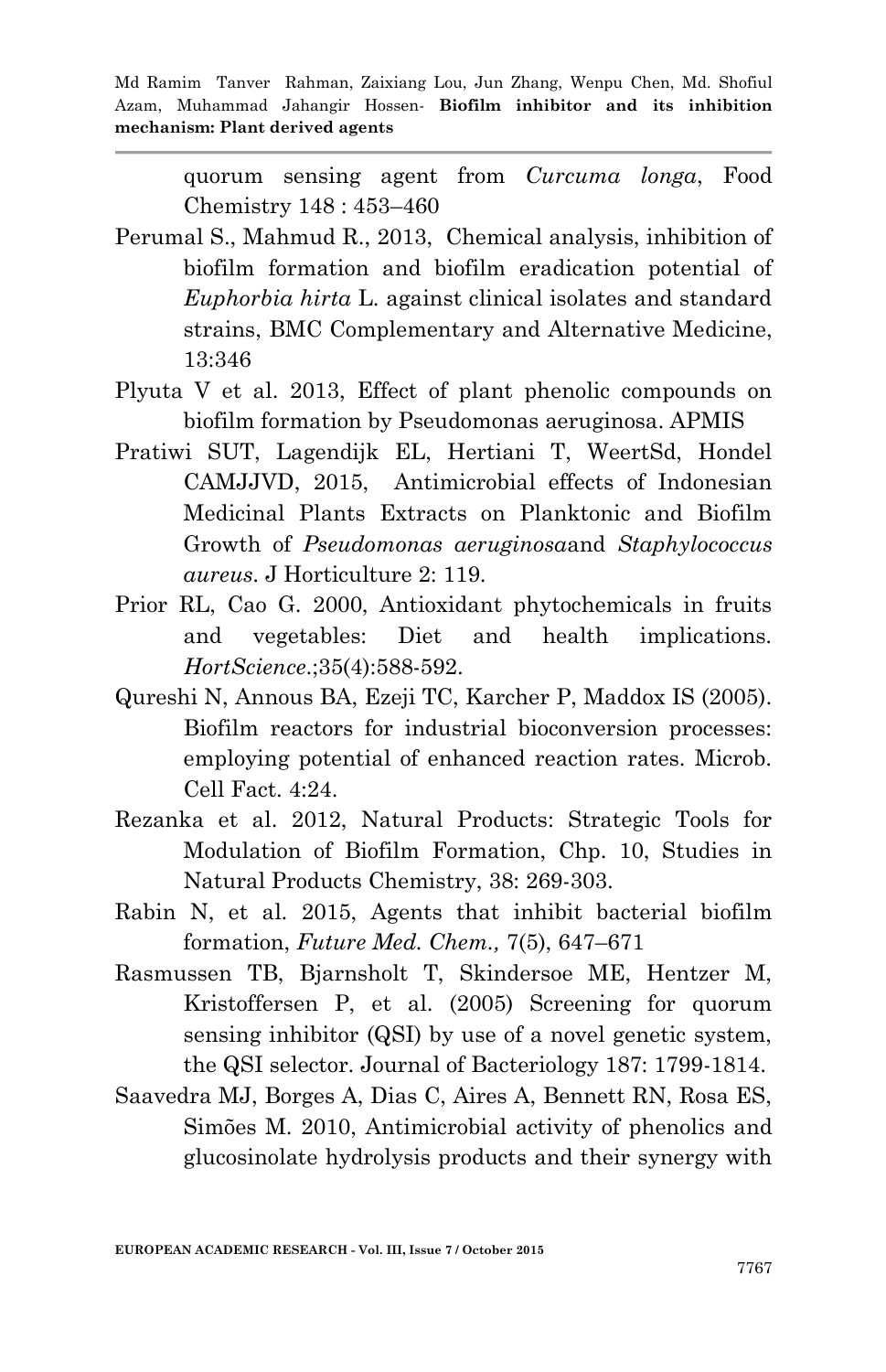streptomycin against pathogenic bacteria. *Medicinal Chemistry*.;6(3):174-183.

- Saleem, M.; Nazir, M.; Ali, M.S.; Hussain, H.; Lee, Y.S.; Riaz, N.; Jabbar, A., 2010, Antimicrobial natural products: An update on future antibiotic drug candidates. *Nat. Prod. Rep.* **2010**, *27*, 238–254.
- Santiago C, Lim K.h., Hwei-San Loh H.S., Ting K.N., 2015, Inhibitory Effect of Duabangagrandifloraon MRSA BiofilmFormation via Prevention of Cell-Surface Attachment andPBP2a Production, Molecules , 20, 4473- 4482
- Smitinont T et al. Exopolysaccharide-producing lactic acid bacteria strains from traditional Thai fermented foods:isolation, identification and exopolysaccharide characterization. Int J. Food Microbiol 1999; 51:105-111
- Spector, M.P., Kenyon, W.J., 2012. Resistance and survival strategies of *Salmonella enterica* to environmental stresses. Food Res. Int. 45, 455-481.
- T. Bjarnsholt et al. (eds.), 2011. *Biofilm Infections*, Springer link, 1-9, DOI 10.1007/978-1-4419-6084-9\_1
- Ta, C.A.K, 2015, Bacterial biofilm inhibition and antifungal activity ofneotropical plants, PhD thesis, University of Ottawa, 14-34
- Taganna J.C., et al. 2011, Tannin-rich fraction from *Terminaliacatappa* inhibits quorum sensing (QS) in Chromobacteriumviolaceum and the QS-controlled biofilm maturation and LasAstaphylolytic activity in *Pseudomonas aeruginosa*
- Tan S.Y.E, et al. 2014, Emerging frontiers in detection and control of bacterial biofilms, Current Opinion in Biotechnology , 26:1–6
- Tang et al. 2014. Chemical Composition and Anti-Biofilm Activity of Burdock (*Arctium lappa* L *Asteraceae*) Leaf